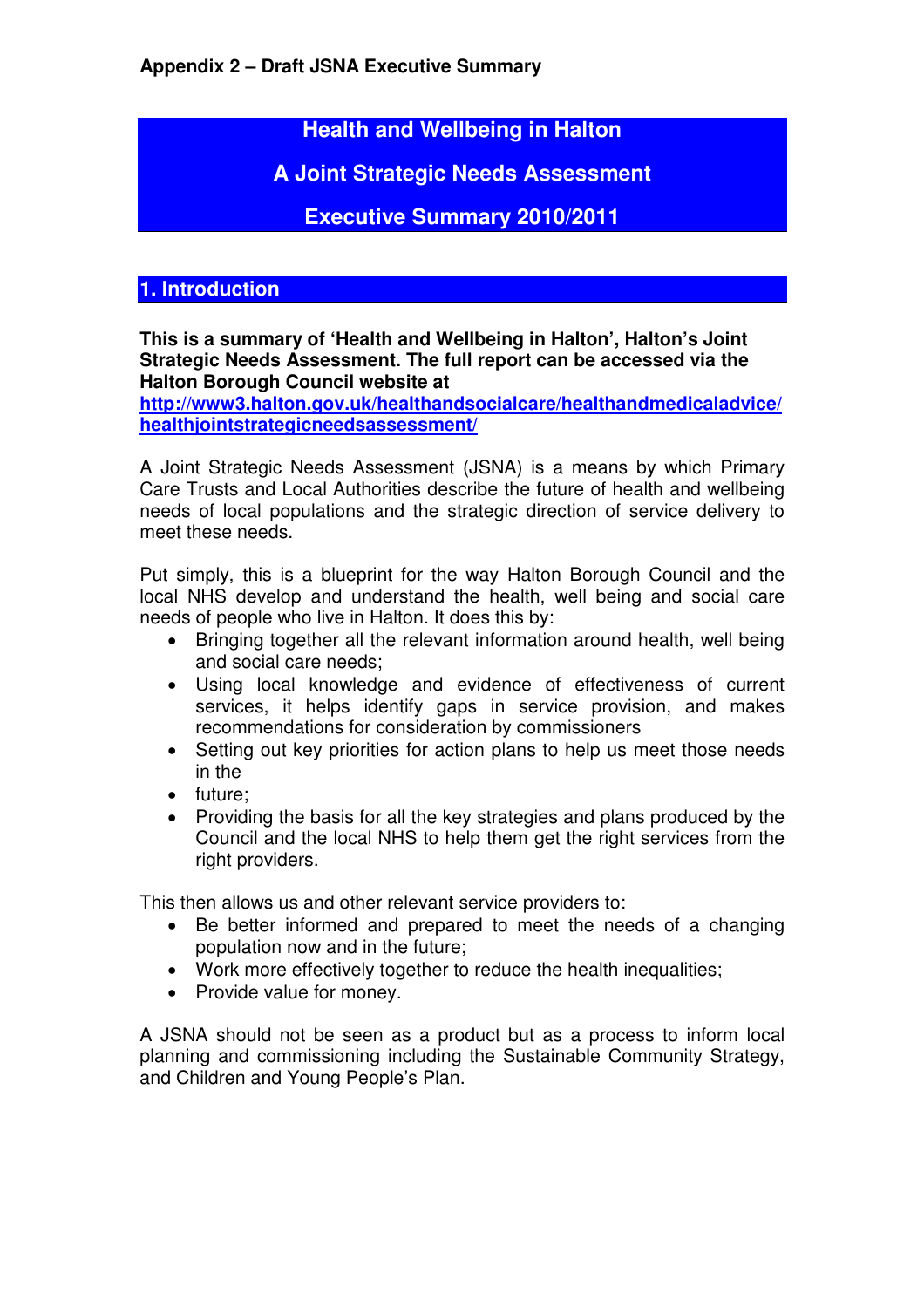## **2. The Halton Approach**

Halton produced the first JSNA – Health and Wellbeing in Halton, in 2008 which provided a snap shot of the Borough's health and wellbeing at that time. Health and Wellbeing in Halton provided the evidence on which health and social care Commissioners and decision makers identified the key health and wellbeing issues now and in the future.

In autumn 2009 an update was produced based on new data available that illustrated any significant changes in key messages from the original Health and Wellbeing in Halton.

During 2010 a full update of the JSNA was undertaken. A JSNA Working Group with representatives from both Halton Borough Council and the Halton and St Helens NHS Trust was set up. The Working Group's role was to provide data and analysis from their specialist area, providing the context to the 'hard' data. Not only was health, adult social care and children's services represented, but also the wider determinants of health including transport, housing and employment.

An overarching Strategic Board was established to provide strategic direction and guidance for the JSNA process and consisting of:

- Strategic Director, Health & Community Directorate, Halton Borough Council
- Strategic Director, Children & Young People Directorate, Halton Borough Council
- Director of Public Health Strategy, Halton & St Helens NHS
- Divisional Manager for Planning and Commissioning, Halton Borough **Council**

#### **How to use the JSNA**

The JSNA has been set out in chapters; where key issues are highlighted, information about what services are making a difference and the key priorities for the future are identified. The JSNA is intended to be an on line tool, enabling the reader to go straight to the chapters that they require. Each chapter references other relevant chapters that can provide wider context, allowing the reader to access all relevant and interlinking information to the subject area.

The JSNA main report is built on a wealth of information about Halton that is gathered both locally and nationally. There are hyper links to reference materials and relevant supporting information throughout the chapters. Using these hyperlinks will take you to external websites that contain the most current data, analysis, strategies etc.

This assessment has not been done in isolation. Results of local and national consultations, surveys and research with people who use services, carers, residents and service providers have been used to inform the JSNA.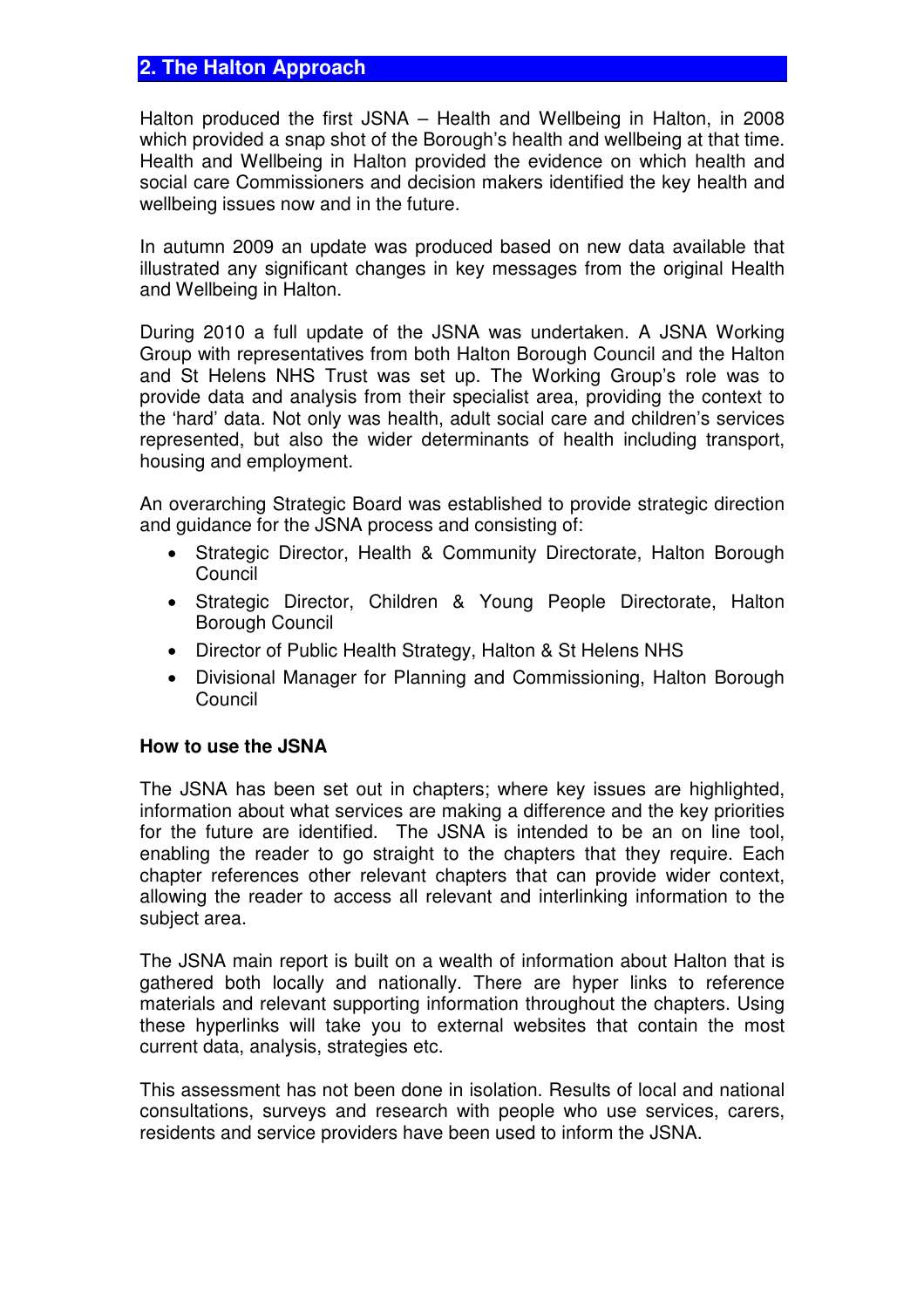#### **Population**

Since 2001, the population of Halton has increased steadily to its current estimate of 118,700 (2009). The table below shows the population breakdown by age.

#### **Population of Halton, breakdown by age, 2009**

|        | <b>Total</b> | $0 - 15$ | 16-64 | $65 +$ |
|--------|--------------|----------|-------|--------|
| Halton | 118,700      | 24,000   | 7.600 | 17.100 |

The total population rose from an estimate of 118,500 in 2008; this rise was found in the Older People age-range (65+). This group went from 16,800 in 2008 to 17,100 in 2009 whilst the 0-15 population saw a reduction of 100.

The Halton profile matches the general shape of that for England & Wales see figure 1.

#### **Figure1: Population pyramid showing population distribution for Halton and England & Wales, 2009**



**Source: Office for National Statistics** 

A few key points, showing comparisons with the England & Wales profile, are highlighted below

Halton has a higher proportion of:

- Children and Young People, aged 1-24
- Older working age, aged 45-59

Halton has a lower proportion of:

- Younger working age, aged 25-44
- Older People, aged over 60

In the long term (2008-2023), Halton's population is projected to grow by 4% from 118,500 to 122,900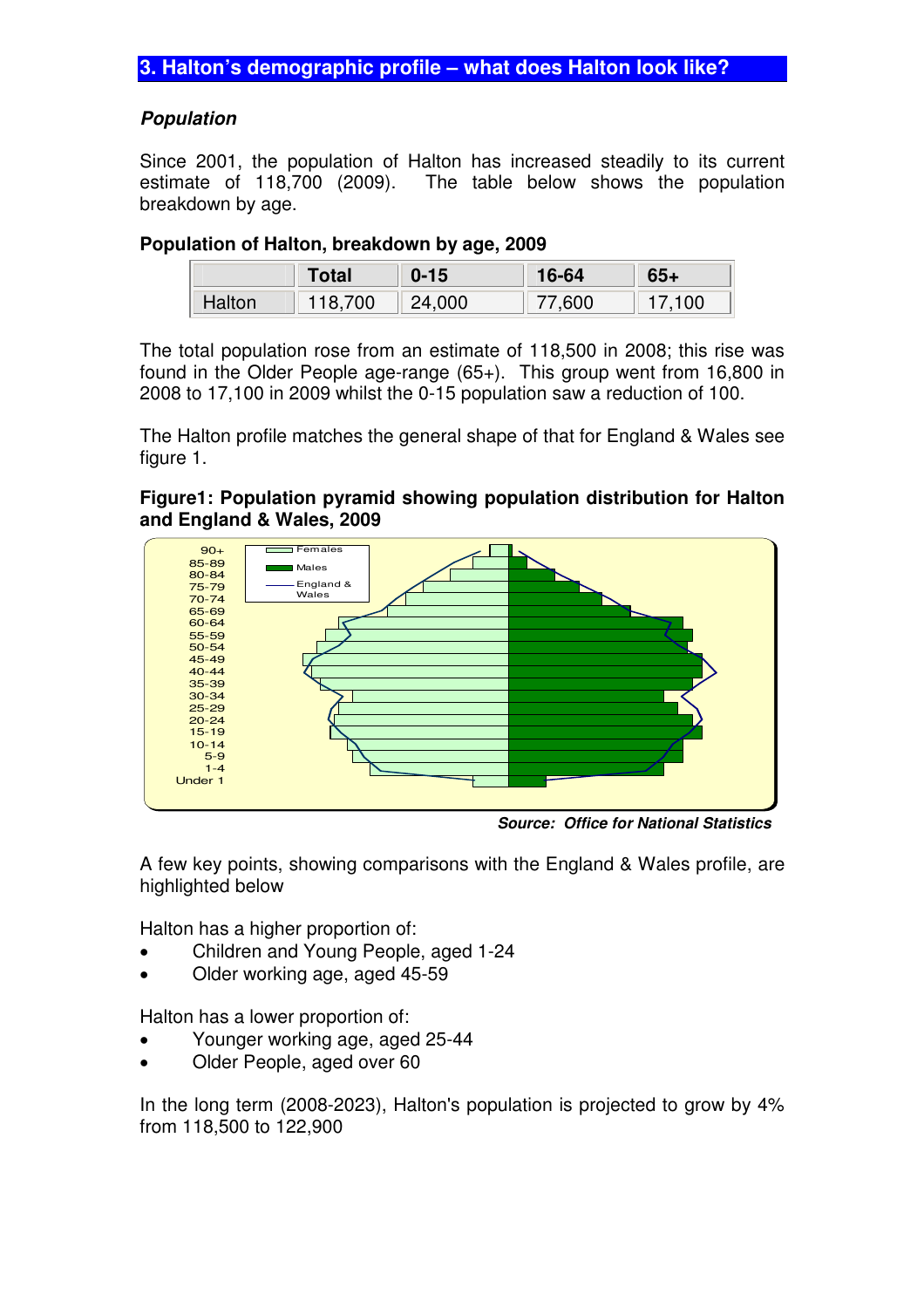The growth in older people will increase the demands for both formal and informal support. While small decreases in the working age population mean there are fewer people to provide and pay for this additional support.

## **Ethnicity**

The ethnic composition of Halton remains predominantly white, with 97.7% of the population falling into this category. This is a significantly higher rate than at either regional (92.1%) or national level (88.2%). This would suggest that there is a lack of ethnic diversity in Halton which is not such an issue within wider boundaries.

## **Religion**

Compared to regional and national figures, Halton has a higher percentage of people of Christian faith and a lower percentage of people of Muslim faith and people with no religion

## **Housing tenure**

In 2008 the proportion of Owner Occupied and Private Rented Dwelling Stock in Halton (75%) was lower than the regional (81.2%) and national averages (81.8%). At 25%, a significantly higher proportion of the population rent housing from a Registered Social Landlord (RSL) than the regional (12.9%) and national (9.5%) averages.

## **Deprivation**

As a result of its industrial legacy, particularly from the chemical industries, Halton has inherited a number of physical, environmental and social problems Halton shares many of the social and economic problems more associated with its urban neighbours on Merseyside. The Index of Multiple Deprivation (IMD) for 2010 is one of the most comprehensive sources of deprivation indicators, as some 37 different indicators are used. It shows for example that overall, Halton is ranked 27th nationally (a ranking of 1 indicates that an area is the most deprived), which is third highest on Merseyside, behind Knowsley and Liverpool, and 9th highest in the North West. Other authorities, St Helens (51st), Wirral (60th) and Sefton (92nd), are all less deprived compared to Halton

The Index of Multiple Deprivation for 2010 suggests that deprivation has worsened in the borough. Since ranking 30th in 2007 there has been an increase in 2010 to the 27th most deprived Authority in England.

The population living in the top 10% most deprived areas nationally has been a useful comparator over time to see whether the number of people severely affected by deprivation is decreasing in Halton. This proportion has remained consistent from 2007 to 2010; with 26% of the total population of Halton residing within the top 10% most deprived LSOA's nationally. This is compared in 2010 to the national figure of 10% and the Liverpool City Region figure of 31%.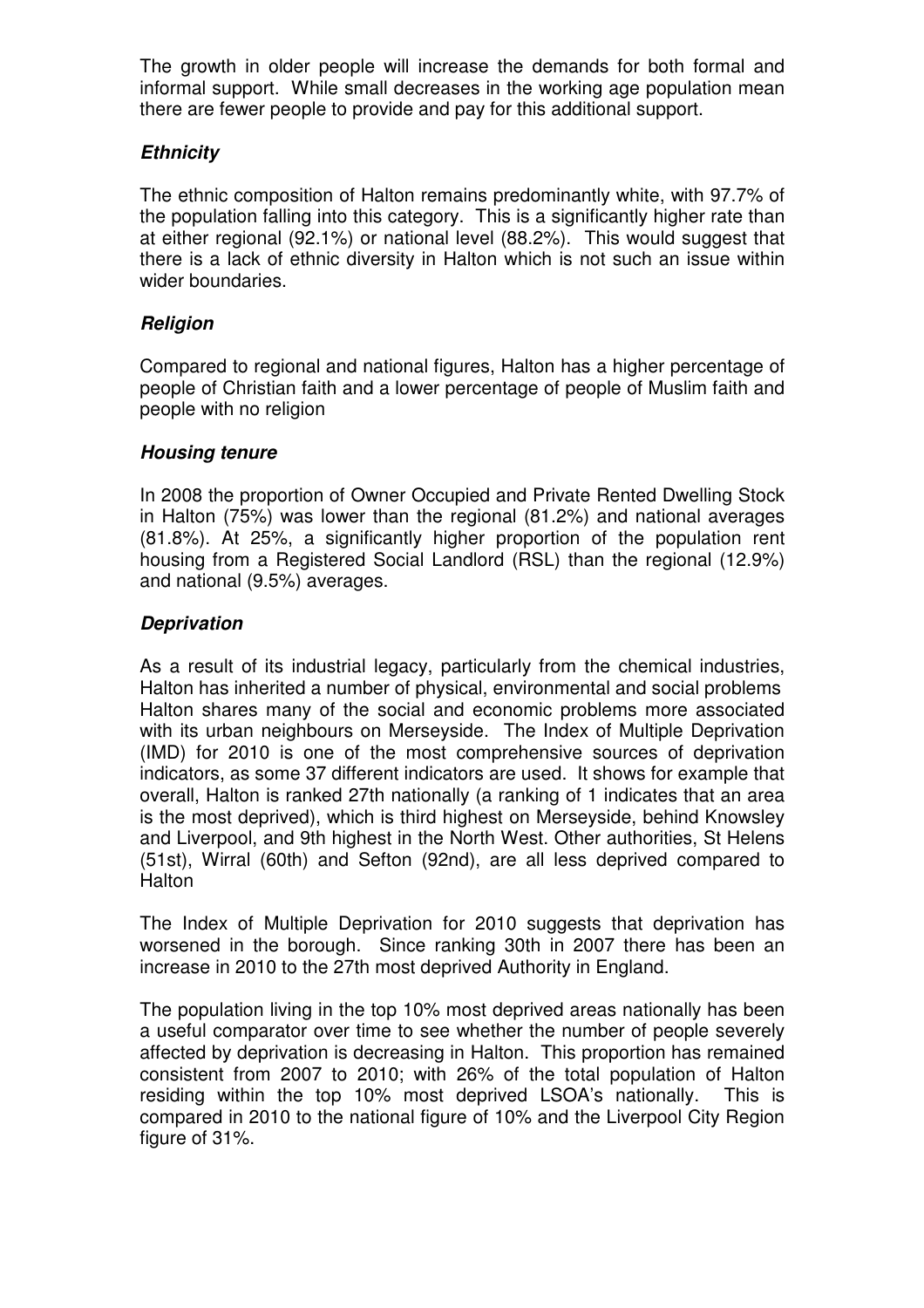# **4. Halton's health and wellbeing – where are we now?**

Health across Halton has improved over the last 10 years. Life expectancy at birth has increased, deaths from circulatory disease and most cancers have decreased, rates of smoking have decreased. Breastfeeding rates are improving and the number of women who are smoking during pregnancy has reduced recently. However, whilst these improvements are commendable for most of these factors the England rates have improved at a greater pace over the same period widening the gap between the borough and the country as a whole.

Closing the gap in life expectancy remains an enormous challenge. Strong partnerships are required to tackle the lifestyle factors that underlie the mortality rates and the social determinants that in turn influence the lifestyle choices people make

The reasons for the gap in life expectancy are detailed in figure 2, with circulatory disease, cancers and respiratory diseases making up 70% of the gap in females and 62% in males.





Breakdown of the life expectancy gap between Halton and England, by cause, 2006-08

One measure of morbidity is limiting long term illness (LLTI) which reflects an individual's perception of how healthy they are. For Halton and St Helens, the boroughs that make up our PCT, the ratio of those with a limiting long term illness is higher across all age groups than the England and North West rates.

Rates overall are marginally higher for Halton than for St Helens. All age groups suffer the burden and possible employment and social consequences of having long-term conditions and disabilities. The older age groups in Halton have a greater burden of chronic conditions and disabilities than the average experienced in England and North West. As the proportion of the population that is aged over 65 is predicted to rise, it is likely the number of people in older age living with limiting long-term illness will also rise. The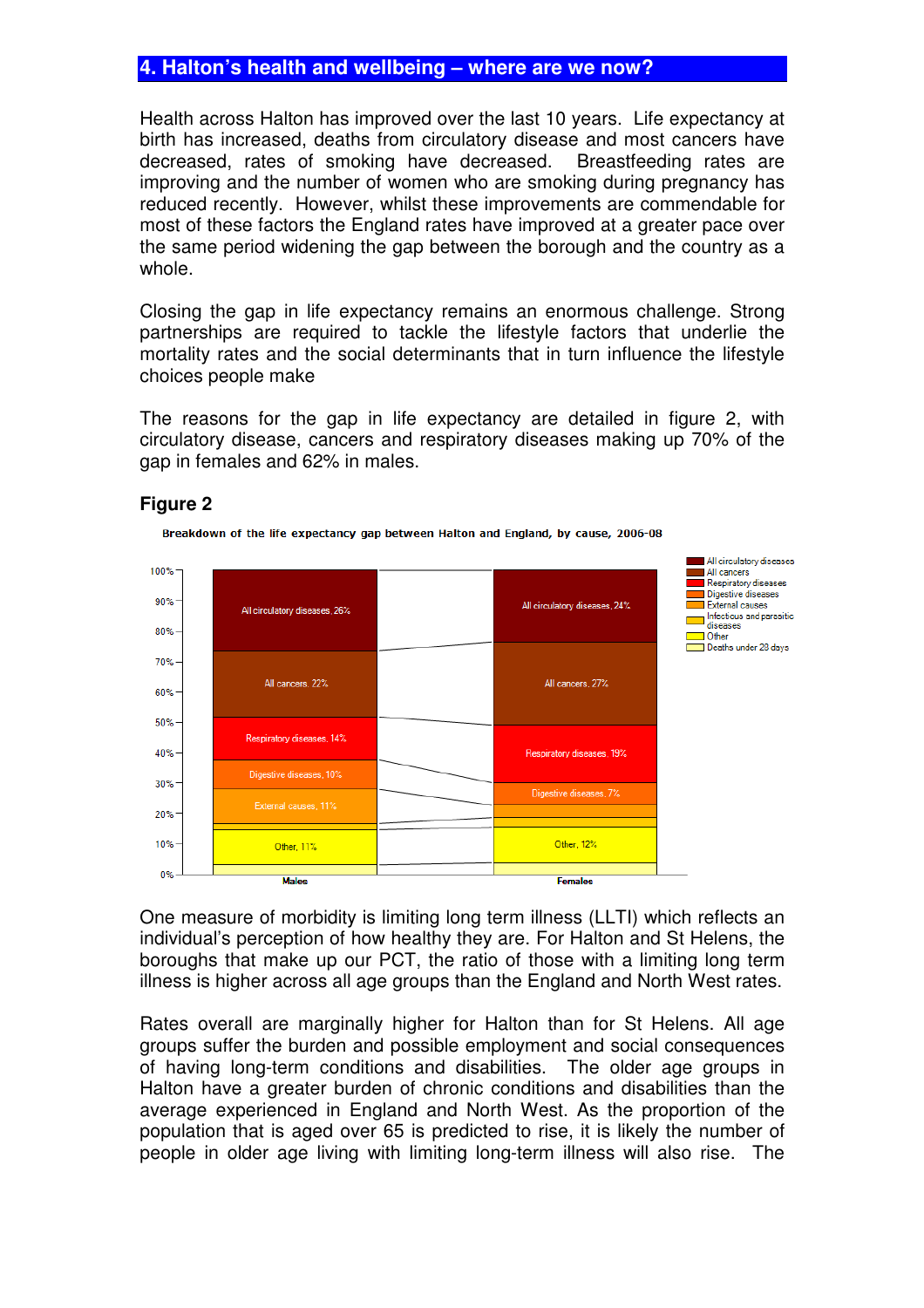number of people aged 65 and over with LLTI will rise by 47.36% overall with the greatest percentage rise being in the 85+ age group 2010 and 2025.

## **5. Factors affecting health and wellbeing in Halton – what are our priorities?**

Whilst acknowledging that there are a plethora of factors affecting Halton resident's health and wellbeing, from factors that have a significant impact on a small proportion of the local population, to factors that have a less significant impact on the wider population, the JSNA focuses on those factors that highlight the greatest health inequalities amongst the local population.

Below are a number of the priority areas affecting Halton resident's health and wellbeing, as identified by the Health Inequalities National Support Team visit to Halton in 2009 and other local indicators from both the local authority and the PCT.

The lists of factors below, and the associated priorities, are not exhaustive, but highlight factors that have impact on health inequalities in Halton. Please visit the JSNA page on Halton Borough Council's website to access the full list of chapters which includes further analysis, identification of key issues and further recommendations and priorities.

A list of Chapters contained in the JSNA can be found in Appendix 1 to this executive summary.

A summary of the main local and / or national commissioning plans and strategies can be found in Appendix 2

#### **Environmental Factors**

#### **Community Safety**

Alcohol related crime in Halton has reduced by 11% compared to last year and all violent crime has reduced by 12%, although in almost half of the violent crime incidents reported, alcohol was a contributing cause, as it was in 15% of the overall incidents of anti social behaviour. During 2009 46 % of total alcohol related crimes committed within Halton occurred within the wards that make up the boroughs town centres (Widnes - Appleton, Kingsway and Riverside, Runcorn - Mersey).

The number of people leaving drug services having completed their treatment has been steadily improving. In 2008/09 Halton's 'planned exit' performance was in line with the regional average. By the end of the first half of 2009/10, they were at 41%; this is in the second highest quarter of national performance. Halton was amongst the top performers nationally in 2008/09 for reducing offending related to using heroin and/or crack cocaine. Halton has a high percentage, 85%, of people using heroin and/or crack cocaine seen by its drug services.

Vulnerable adults are people who, for whatever reason, are at greater than normal risk of abuse. Older people, especially those who are unwell, frail,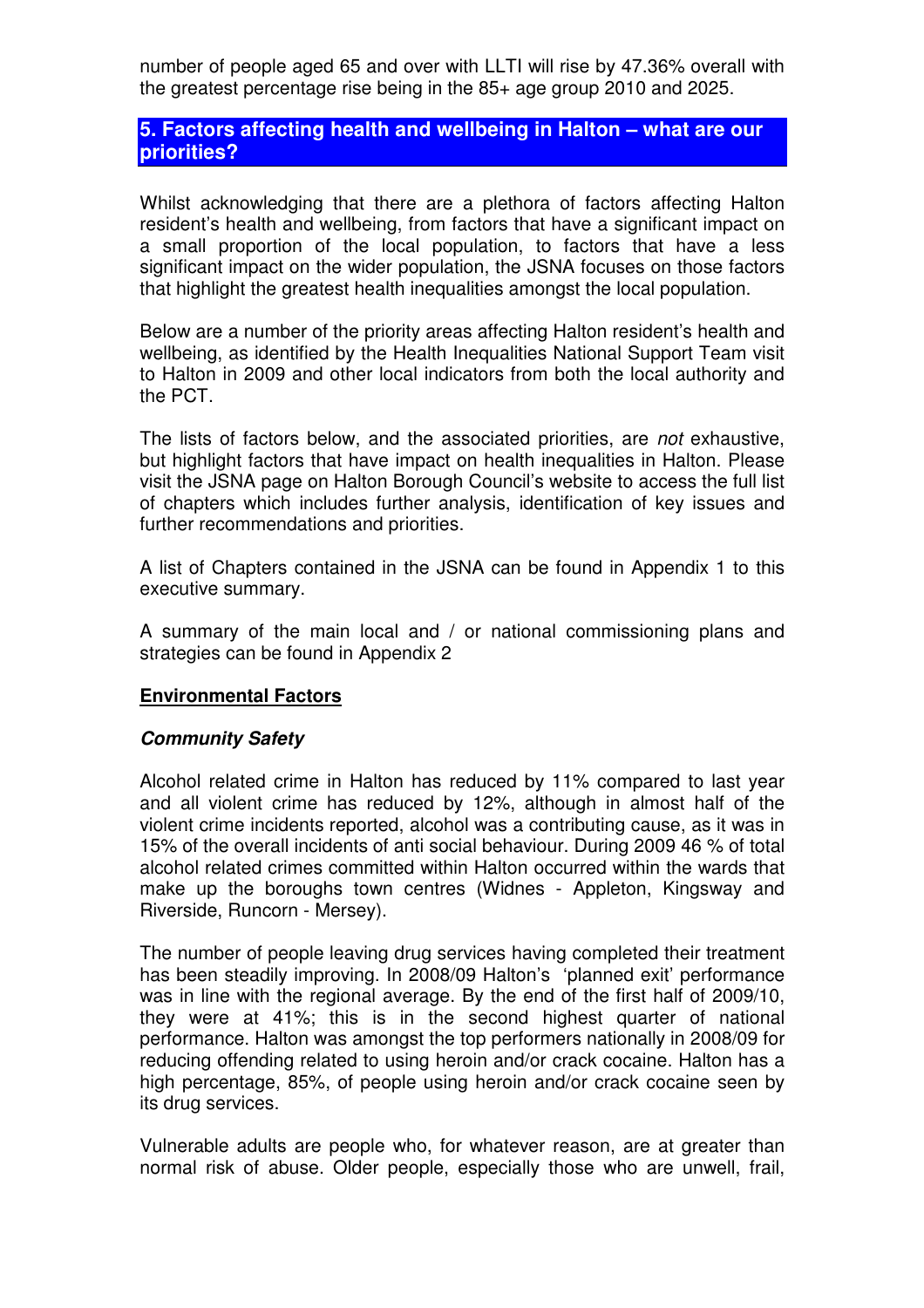confused and unable either to stand up for themselves or keep track of their affairs are vulnerable. Other vulnerable adults include people who are open to abuse because of learning difficulties, physical disabilities or mental illness

Halton has historically experienced high levels of reporting, which is likely to be due to the following:

- Demographic changes increasing number of frail people
- Large number of people with learning disabilities
- High level of health needs
- High levels of deprivation and unemployment
- Due to publicity, and through the provision of multi-agency training
- Raised awareness of the need to recognise abuse and respond appropriately, within the population

Referral numbers increased from 2004-2007, reduced from 2007-2010, but have significantly increased throughout the period April-December 2010 over the same period in the previous year. 359 abuse allegations were reported in total to Halton Borough Council in the year 2009-10. The reduction in referrals may have resulted from refinement of procedures followed in processing referrals, so whilst we continue to encourage people to refer concerns and allegations, decisions are then taken about the best course of action to deal with them. Managers and practitioners take account of service user views on the way their circumstances are managed, resulting in some referrals not being progressed through the safeguarding adults procedures. Some will result in other activity which will not be counted in the alleged abuse data e.g. care management, complaints procedure, contract monitoring or disciplinary proceedings. It is likely that recent steps taken to raise awareness, including training of staff and volunteers, and publicity, have contributed to the increase in referrals.

During the period July to September 2010 there have been a total of 25 Race Hate, 6 Homophobic and no Disability incidents reported to the Police. Of the 31 incidents recorded 19 have been found to meet the Hate Crime criteria

In the Halton Places Survey carried out in October 2008, 21% of respondents stated that they agreed that 'The police and other local public services are successfully dealing with anti social behaviour and crime in their local area.' This compares to a UK average of 26%.

## **Community Safety Priorities**

- Focus on borough wide enforcement activity, both proactive and reactive which is intelligence led and demand driven
- Promote awareness of vulnerable adults and their right to be safe in local communities.
- Ensure there is a strong multi-agency response to the safety, wellbeing and dignity of vulnerable adults.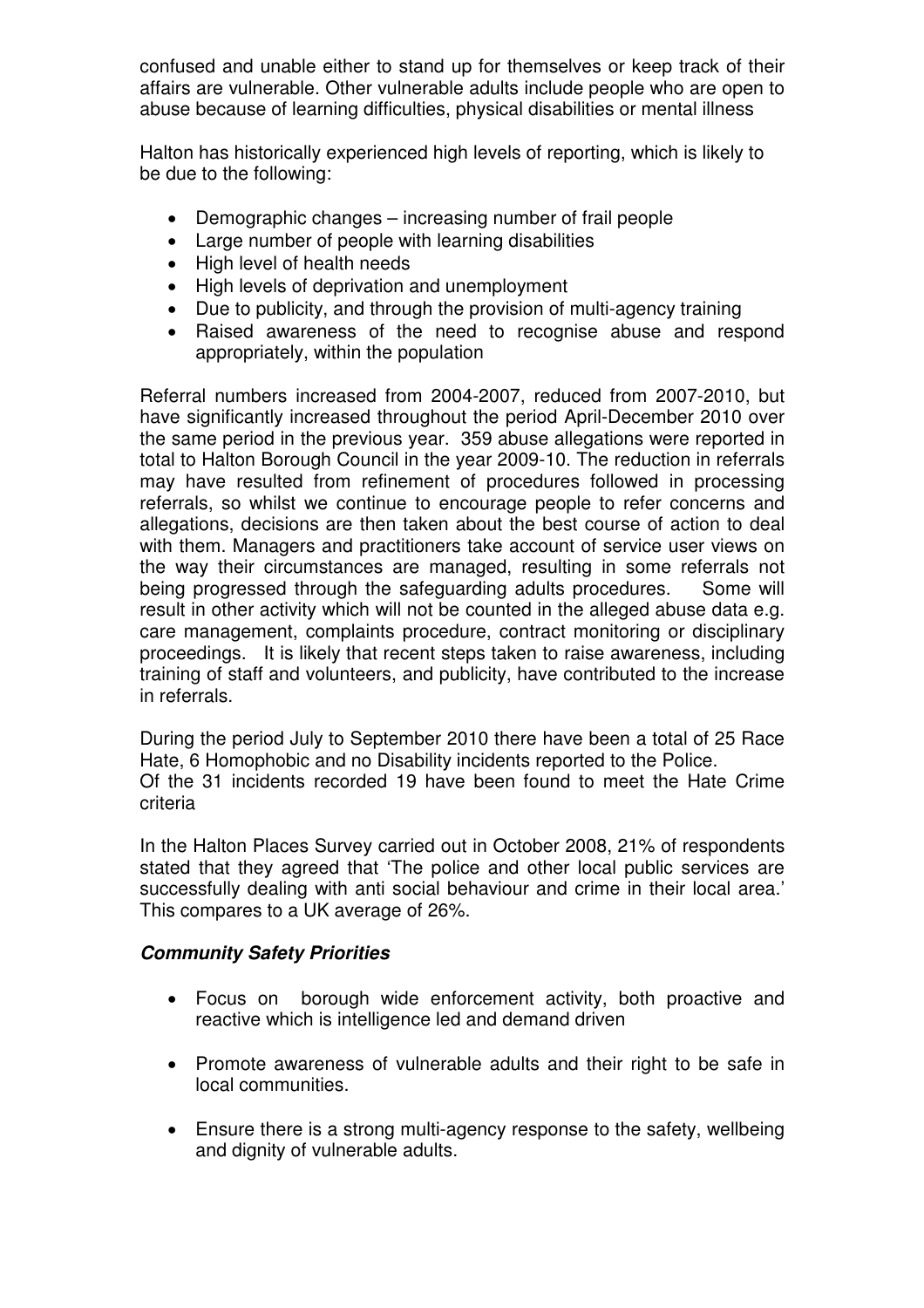• Equip staff and partner agencies with the necessary tools to both safeguard vulnerable adults and ensure their dignity is respected.

## **Housing**

The neighbourhood that someone lives in, the type of property that they occupy and the condition of that home, all have a huge impact on their health and well being. Research has clearly demonstrated that poor housing is a key determinant of health outcomes, being intrinsically linked to poor health, a reduced life expectancy, and a reduced overall quality of life / sense of wellbeing.

There is great variation in housing tenure in Halton. Owner occupancy varies from 99% of households in Birchfield to 6% of households in Windmill Hill, which has the greatest percentage of social rented dwellings. Birchfield on the other hand, contains no social rented dwellings. A significant proportion of social rented housing is located in the New Town estates in Runcorn.

The greatest proportion of privately rented accommodation is in Appleton, where 9% of households are privately rented compared with only 1% in Birchfield and Windmill Hill. Overall in Halton, 66% of households are owner occupied, 28% are socially rented and 4% privately rented, with the remainder being shared ownership dwellings, tied to employment tenancies or households living rent free.

When housing tenure is compared to health deprivation, it becomes clear that there is a strong correlation. The eight most deprived wards in terms of health have the lowest proportion of owner occupation in Halton, whereas the eight wards with the lowest health deprivation have the highest levels of owner occupancy.

At the time of writing the Housing Chapter for the JSNA the Council had commissioned a Strategic Housing Market Assessment to update and refresh this data along with its Mid-Mersey Growth Point partners, St. Helen's and Warrington. A first draft of the report on the findings relating to Halton reveals the following headline results –

- Halton's ageing population will lead to increased demand for specialist housing and falling household sizes will mean smaller dwellings are more suitable for some households.
- There has been an increase in the housing stock over the last decade and increases are likely to be required in the future. There is an imbalance in the housing offer with the proportions of terraced housing and social rented stock being particularly high
- Affordability is a key issue for Halton with the average property price being five times the average income. This, coupled with increased demand for social housing along with falling stock levels, leads to a total net annual need for 891 affordable dwellings per annum (this figure is significantly higher than the 176 found by the Housing Needs Assessment of 2006).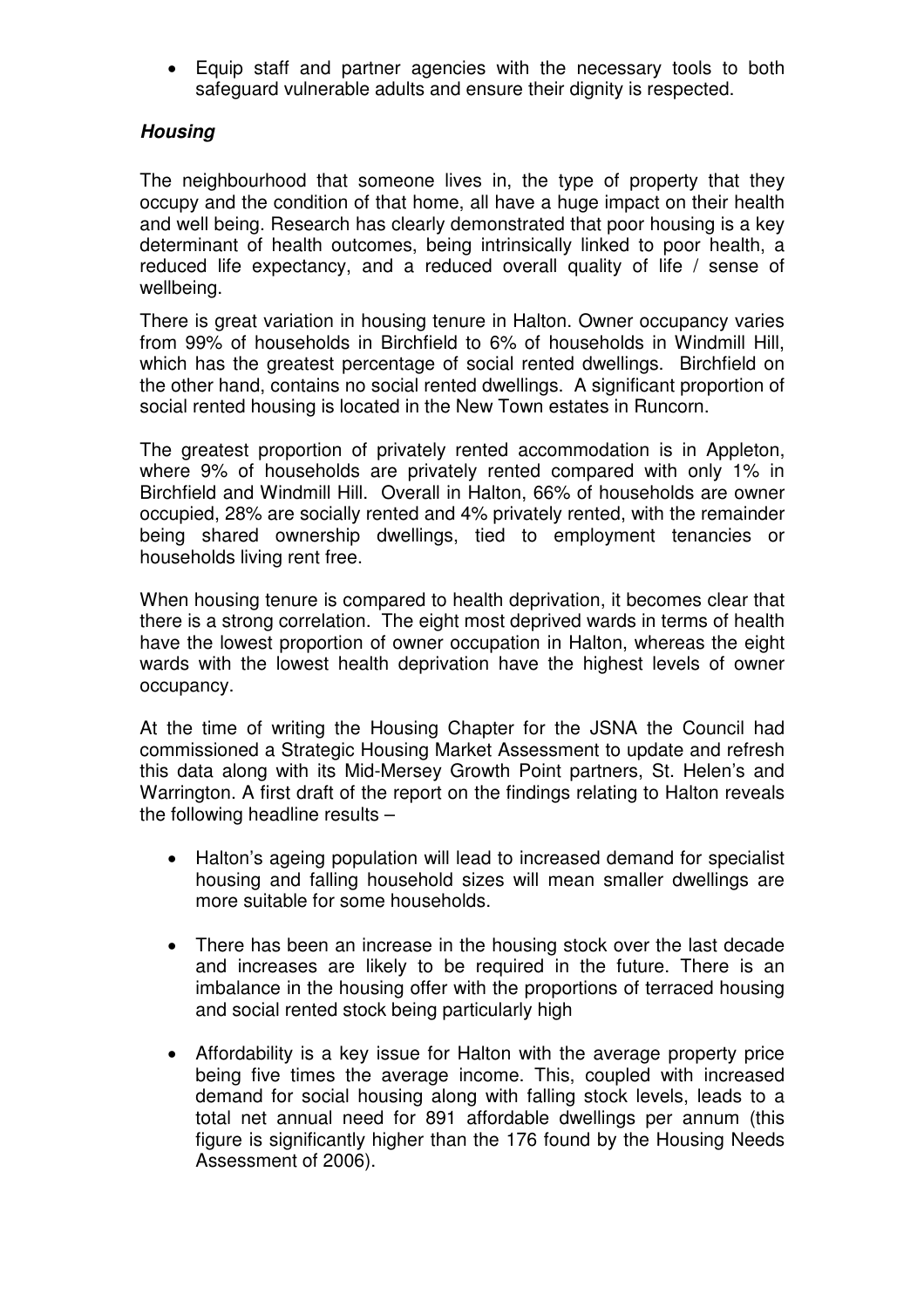- There are high levels of housing unsuitability for those with some form of disability or support need and a range of adaptations and support are required to resolve these issues.
- There are a high proportion of households containing pensioners in the borough and this is likely to increase further in the future, leading to an increased need for specialist accommodation and the expansion of support services that are already in place. Older person households are also often under-occupied.
- A significant proportion of housing need / demand in Halton arises from families with dependent children and lone parent groups are particularly disadvantaged and concentrated in social and private rented housing.

#### **Housing priorities**

- Improve conditions in the private rented sector
- Improve the provision of supported housing for an ageing population
- The prioritisation of the development of housing to meet the needs of those with disabilities
- Continue to provide specialist advice and support to Homeowners by retaining Mortgage Rescue Adviser post. If the post is removed then Halton will be unable to administer the Mortgage Rescue Scheme which has recently received financial backing for a period of 4 years.
- Increase the supply of affordable housing in the Borough in line with the recommendations of the Housing Needs Survey
- Work with housing providers to reduce the incidence and perceptions of Anti Social Behaviour

#### **Economy and Child Poverty**

Halton's economy is relatively small by national standards. Halton has a very low level of economic resilience, ranked 283 out of 324 local authority areas (Experian July 2010). The impact of the significant reductions in levels of public sector spending expected from 2011 onwards will have a major impact on Halton's economy, in addition we have an ageing static population with a shrinking proportion of economically active residents.

In the past the mismatch in the needs of local, new and incoming businesses and the skills of Halton's local people has meant that opportunity and need have been out of balance, contributing to the continuing widespread deprivation in Halton. The skills and knowledge base of Halton's workforce is low, reducing the ability of Halton's residents to compete for existing and new jobs both within and outside the Borough. There is a significant skills deficit both with regard to basic skills, but also in relation higher skills demanded by the sectors that are likely to see the greatest degree of growth over the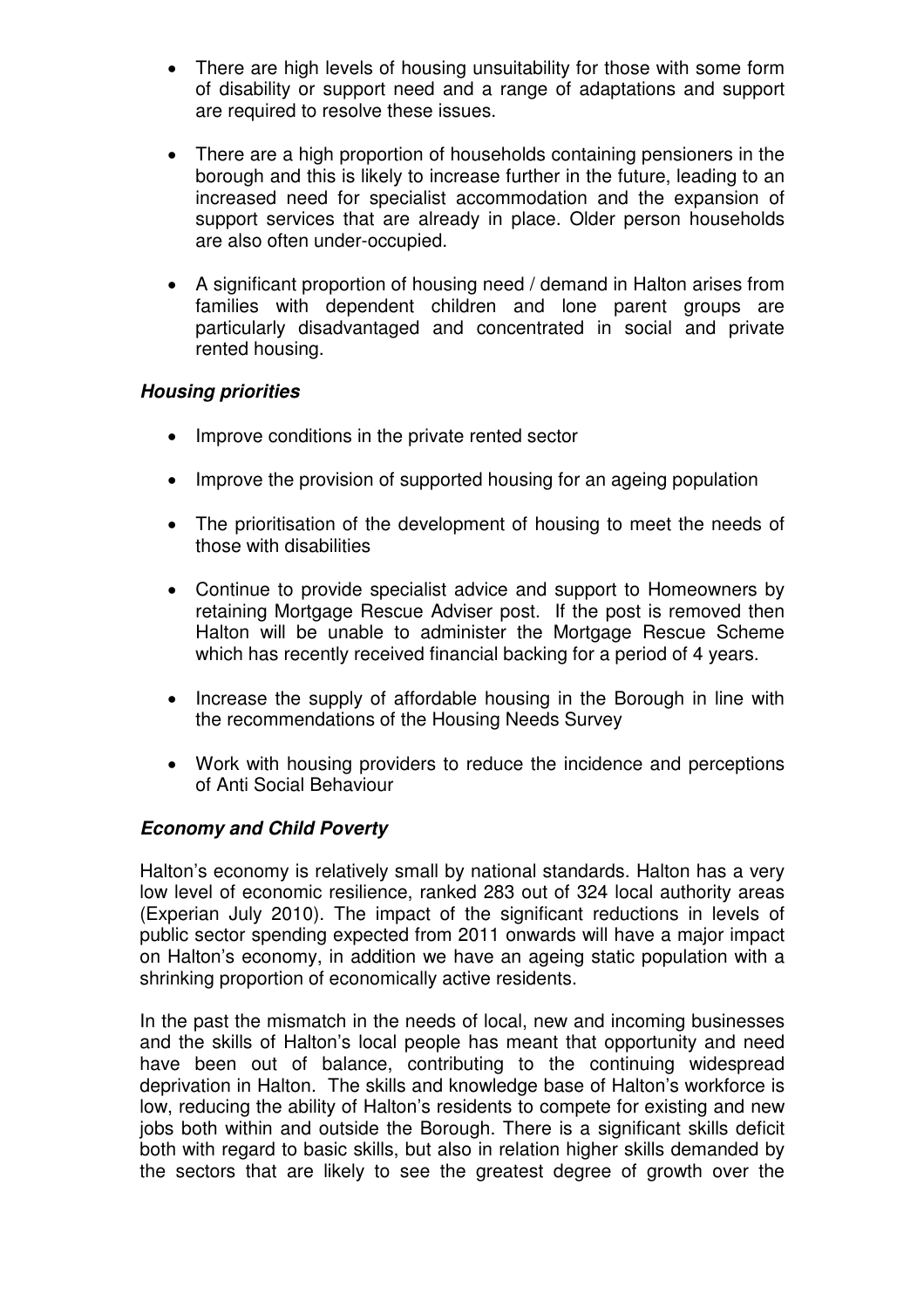coming years (scientific, technology and advanced manufacturing) and also generic management skills

Halton's median resident weekly pay increased from £345.9 in 2008 to £370.6 in 2009, this was the largest increase in gross weekly pay out of the 6 local authorities in the Liverpool City Region during the period

Job Seekers Allowance (JSA) claim rate in Halton was 5.9% in April 2010; this is greater than the North West (4.5%) and Great Britain (4.1%) figures. The ward with the lowest unemployment rate was Daresbury, with a rate of 2.3%. Windmill Hill ward had the highest unemployment rate in Halton in April 2010 with a rate of 10.7%.

Child Poverty is defined as the number of children living in families in receipt of Child Tax Credit whose reported income is less than 60 per cent of the average income or in receipt of Income Support or (Income-Based) Job Seekers Allowance, divided by the total number of children in the area.

The North West of England has above average incidents of children living in poverty. With 23.5% of children under 16 and 22.8% (726,000) of all children living in low income households, of which 167,770 live in the Liverpool City Region. In Halton just under 26.4% of children live in poverty, placing Halton below the Liverpool City Region average. The most recent figures from 2008 reveal that in total there are 6,550 children living in poverty in Halton. Of these 5,520 children live in out of work families and 1,030 live in households classified as in-work.

According to the 2007 figures, Birchfield ward has the lowest percentage of children in poverty, with fewer than 3% of children being in poverty. However, over half of children (54.4%) within Windmill Hill ward are classed as being in poverty. Interestingly, the neighbouring ward of Daresbury has one of lowest percentages.

Key underlying causes of child and family poverty in Halton include low family aspirations and a cycle of benefit dependency, often of an intergenerational nature.

#### **Economic and Child Poverty Priorities**

- To foster a culture of enterprise and entrepreneurship and make Halton an ideal place to start and grow a business
- To promote and increase the employability of local people and remove barriers to employment to get more people into work
- To develop a culture where learning is valued and raise skill levels throughout the adult population and across the local workforce
- Cultural challenge and raising aspirations
- Early intervention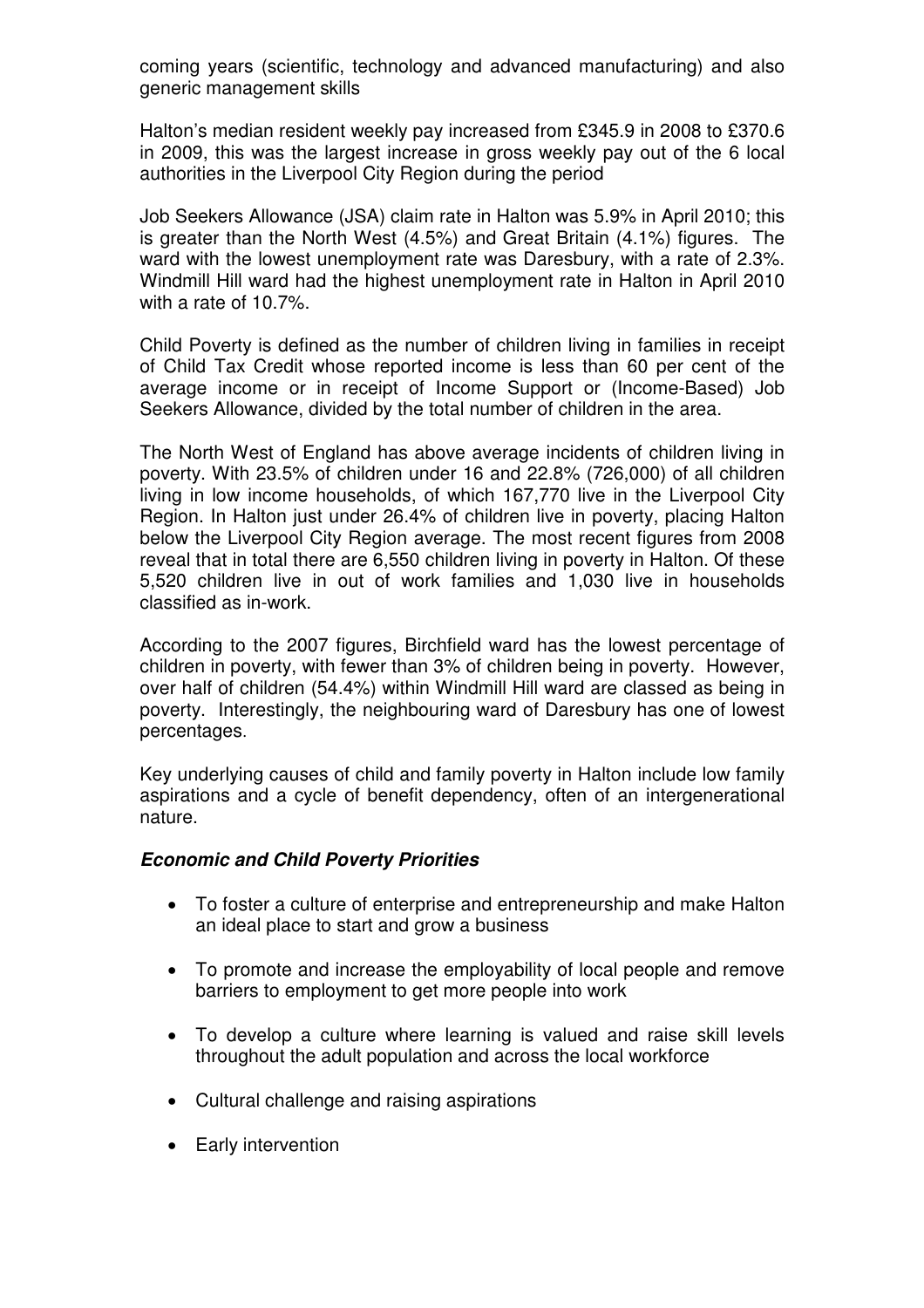- A whole family approach
- Providing a single point of access to support services

## **Lifestyle Factors**

#### **Substance misuse**

Problematic drug users are defined as heroin and/or crack cocaine users. In Halton it has been estimated that there are between 569 and 919 Problematic Drug Users (PDUs). The prevalence of PDUs in Halton is 9.2 per 1000 (aged between 15 & 64 years old). This is just below the prevalence in England of 9.76. Locally prevalence estimates range from 7.5 in Cheshire, 8.4 in Warrington and 11.7 in St Helens through to 24.1 in Liverpool

Patterns of drug use are changing, and in common with national trends, Halton is seeing more people under the age of 25 presenting to services with issues around cannabis, alcohol and cocaine use, rather than heroin and crack cocaine. As yet there is insufficient information to estimate the prevalence of this drug use

#### **Substance Misuse Priorities**

- Continue to reduce the impact of drug related crime through close working with the police, probation & court services.
- Reduce the harm that is caused to individuals through their drug use by providing easy access to screening, vaccination & health improvement programmes.
- Continue to meaningfully involve service users, carers & families in the development of drug services

## **Alcohol**

Alcohol has a major impact on cirrhosis, hypertension, cancer, and mental illness. In Halton the rate of hospital admissions for alcohol related harm is high and rising in line with national trends. The current rate of hospital admission for alcohol related harm is 2,464 per 100,000. Compared to our statistical neighbours cluster which includes PCTs with similar levels of socio economic status Halton and St Helens PCT admissions are average at 2,200, with Knowsley PCT performing worst at 2,500 and Stoke on Trent PCT performing best at 1,550.

Halton has been identified as the eighth worst local authority area in England for alcohol related harm and the 50th worst area for binge drinking (2010 LAPE). Reducing alcohol related harm is one of our key areas for investment and development in the next five years.

A recent report analysing alcohol consumption with teenage conceptions i.e. conceptions to women under the age of 18, showed that, at both local authority and ward levels, there is a significant positive relationship between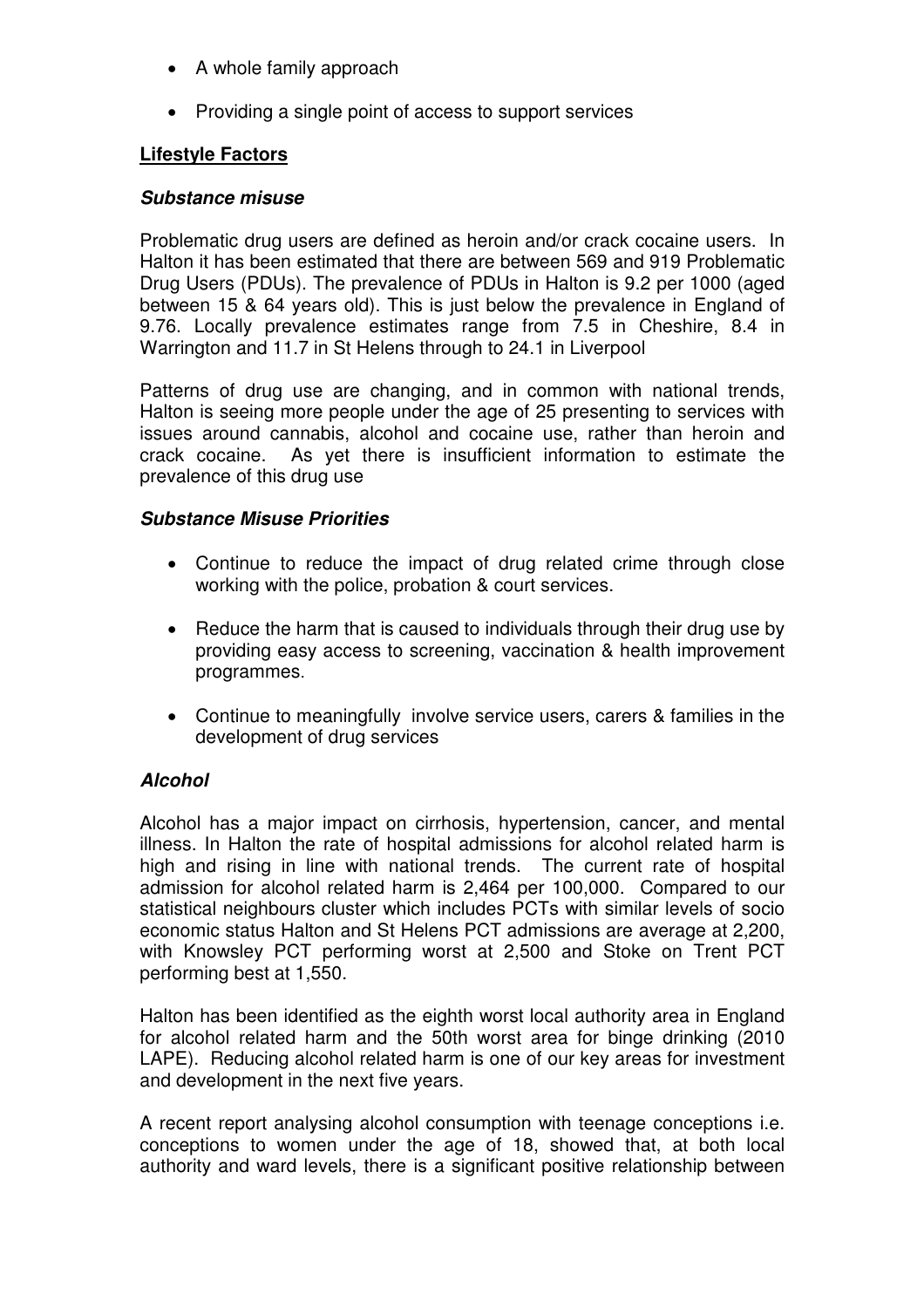teenage conceptions and alcohol-related hospital admissions in young people. This relationship is independent of deprivation

## **Alcohol Priorities:**

- Develop a robust social marketing and wider communication approach to engage the public in a debate about actions to reduce harmful drinking, tailored to different communities' needs
- There needs to be an assessment of continuity/standards of care across the health and care system for alcohol services. Standardised, evidence-based care pathways and screening assessment tools, need to be localised and developed.
- Health impact assessments should be conducted as part of the planning application process for new and expanding/change of use licensed premises. This should include the wider impacts of the development on other health priorities such as promoting healthy eating, physical activity, teenage pregnancy and promoting and improving mental wellbeing as well as the impact on alcohol consumption

## **Obesity**

Obesity has a major impact on cardiovascular disease, cancer and diabetes. Adult overweight and obesity rates in Halton are high. The 2006 Life Style Survey indicated the percentage of overweight residents has increased from 52% in 2001 to 56.6% in 2006. Obesity within Halton has also increased with 20.2% of residents measuring as obese in 2006 compared to 15.1% in 2001

According to 2009 & 2010 Health Profiles the percentage of adults classified as obese in Halton has risen slightly between 2003-5 and 2006-8. However rates remain above the England average.

## **Obesity Priorities**

- Continue with an emphasis on population level approaches to increase physical activity and improve the diet of the adult population
- There should be interventions to reduce obesity in women of child bearing age in deprived areas as part of a programme to reduce infant mortality
- The needs of frail older people in care homes regarding adequate nutrition should be addressed and the level of malnutrition of this and others groups determined

# **Tobacco Control and Smoking**

Smoking has a major impact on cancer, chronic obstructive pulmonary disease (bronchitis and emphysema) and cardiovascular disease. Halton has improved its smoking quit rate year on year for the past 5 years. Halton and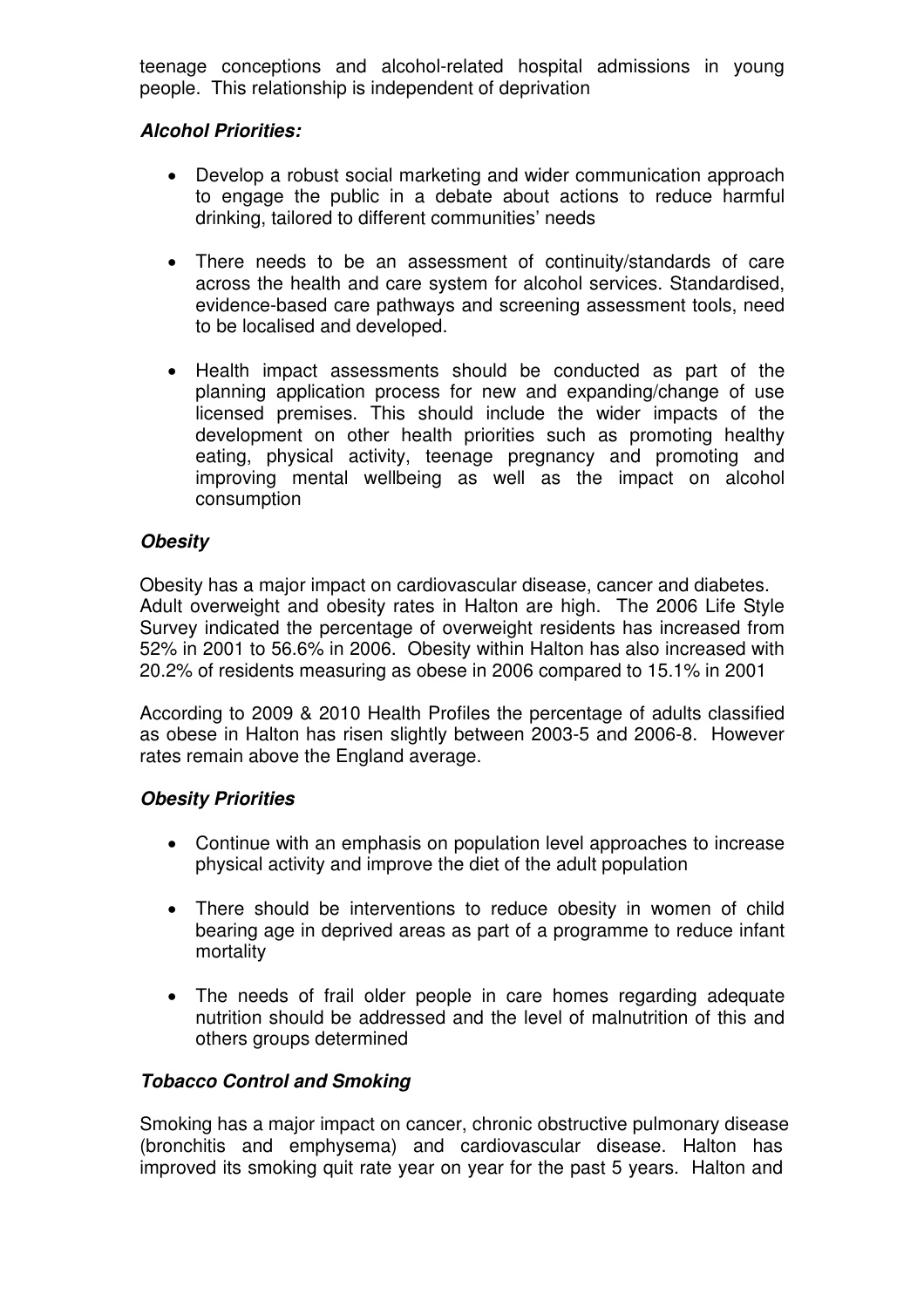St Helens now has the  $4<sup>th</sup>$  highest quit rate in the North West at 1104.74 per 100,000. The stop smoking rate for pregnant women has improved during 2010 with 25.5% staying quit at time of delivery in the first 2 quarters of 2009/10 compared to 22.5% in 2008/9.

#### **Smoking priorities**

- There is a need to continue embedding smoking education and support to all schools e.g. through teachers and school nurse training on tobacco control.
- The normalisation of smoke-free lifestyles underpins all actions to support smoking prevention and cessation. Local partners should build on the work undertaken on smoke-free public places to extend the range of smoke-free environments.
- Partners should continue to develop strategies to tackle illegal sales of cigarettes and sales to those under-18.

## **Sexually Transmitted Disease**

Research highlights that sexually transmitted infections (STIs) are not distributed evenly across the population, and inequalities exist across age, area and ethnic groups. STI rates are highest amongst teenage and young adult populations, and there are specific area based inequalities evident in that rates are disproportionately higher in deprived areas.

Locally, excluding syphilis, (as numbers are very small), the biggest increase in numbers has been for uncomplicated gonorrhoea where there has been 920% increase from 10 cases in 1996 to 102 in 2008. This compares with a 16% decrease across the North West where number have been reducing since 2006.

Chlamydial infection which is the most common bacterial sexually transmitted infection has seen increases across the 2 clinics (of the Halton & St Helens NHS Trust) of 827% between 1996 and 2008, this compares with 13% across the North West.

The number of herpes cases diagnosed locally has increased by 183%, this compares with 87% across the North West

The number of cases of anogenital warts has also increased over the time period by 99% , this compares with 20% across the North West

These rises in infections can not definitely be linked to residents of Halton and St Helens but recently published resident based data shows that Halton and St Helens has high levels of infections of diagnosed chlamydia, gonorrhoea and genital warts, therefore showing higher levels of acute STI rates than the North West as a whole.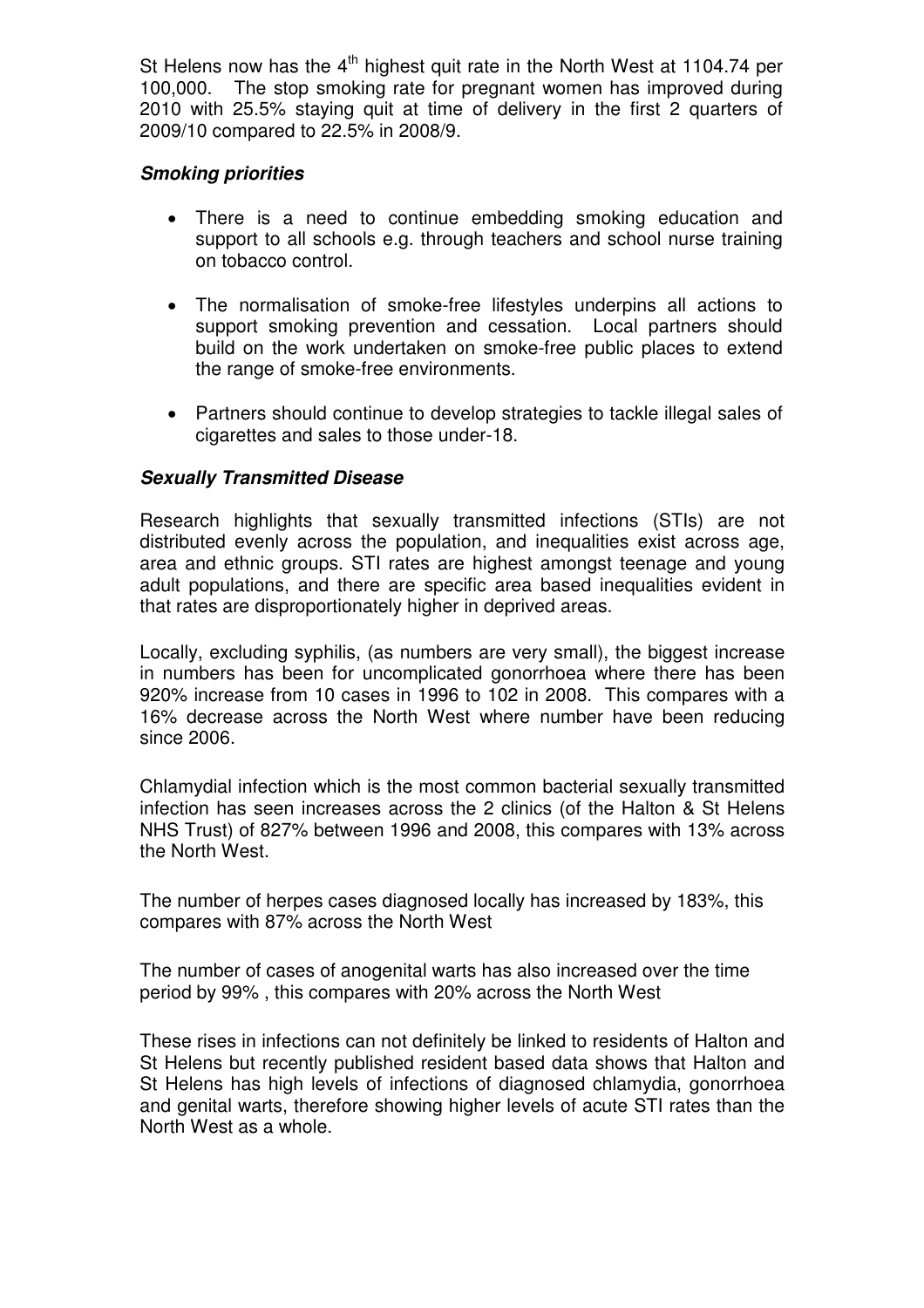In the 15-24 year old population Halton and St Helens has the third highest levels of chlamydia diagnosis in the North West. This may be due to a very effective screening programme in this age group actively finding people with chlamydia who are asymptomatic.

## **Sexually Transmitted Disease Priorities:**

- To continue STI surveillance locally so that any clusters can be identified, working closely with service providers who maybe the first to identify clusters
- To continue STI surveillance to identify trends and impacts of interventions
- To continue to develop and strengthen the health promotion and improvement messages locally and working with services health and other services in contact with 'at-risk' populations to deliver key messages
- To develop other health related venues that could opportunistically provide health care interventions for STI's such as Pharmacies providing screening and treatment for Chlamydia

## **Teenage Pregnancy**

Since the baseline was established in 1998 we have seen a fluctuating picture in the numbers of conceptions reported. There has been no sustainable reduction over time. The rate increased from 52.3 in 2008 to 58.9 in 2009, placing Halton as having the  $13<sup>th</sup>$  highest rate in England. However, in quarter 4 2009 Halton saw a reduction in the rate of conception. Halton is seeing a reduction in the percentage of conceptions leading to termination. In England, the percentage in 2009 was 49%. In Halton the percentage was 41%. This could mean that contraception is being used more effectively and termination is not being used as a form of contraception. Although the numbers are very low for under 16 conceptions, Halton is seeing a small increase in the rate of conceptions to girls aged 13-15.

## **Teenage Pregnancy Priorities:**

- Continuing to extending provision and access to a full range and choice of sexual health information, advice and services available in identified locations and at times appropriate to meet the needs of the local young people.
- There is a need to urgently develop holistic school, college, sixth form and work based holistic health services including sexual health, drugs and alcohol and other risk taking behaviours.
- Work with partners across schools in the borough to support increased training and development opportunities to teachers responsible for delivering Sex and Relationship Education and Personal Health and Social Education.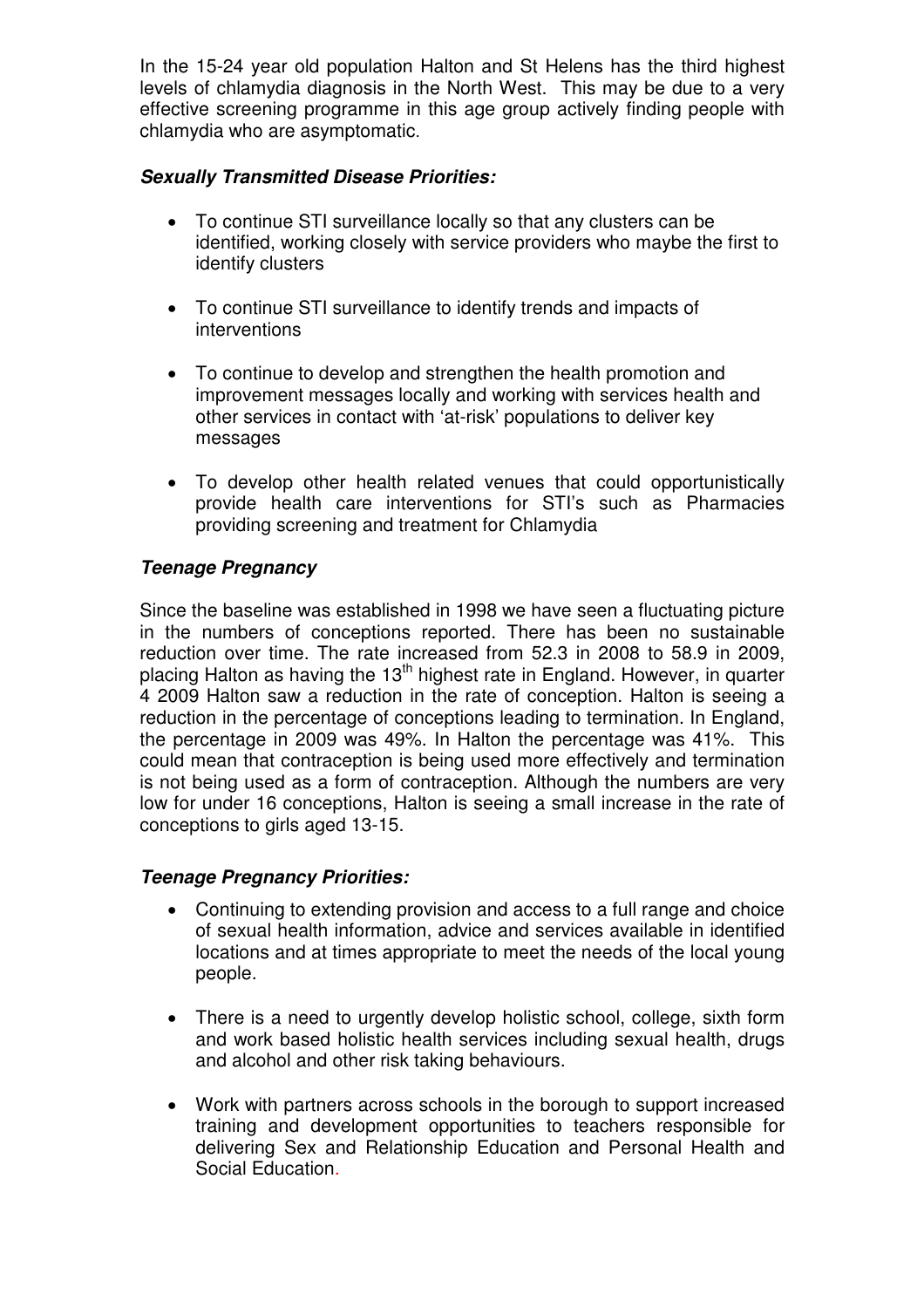## **Conditions**

Around half a million people die in England each year, of whom almost two thirds are aged over 75. The large majority of deaths at the start of the  $21<sup>st</sup>$ century follow a period of chronic illness such as heart disease, cancer, stroke, chronic respiratory disease, neurological disease or dementia. Most deaths (58%) occur in NHS hospitals, with around 18% occurring at home, 17% in care homes, 4% in hospices and 3% elsewhere

Halton's JSNA identifies cardio vascular disease (CVD) and cancers as the predominant influence on reducing mortality rates

#### **Cancer**

In Halton the incidence of cancer is rare before the age of 50. Admissions for all types rise from the 50-54 age band, peaking at 65-69 years. Cancer deaths make up 28% of total deaths among those over 50 years of age. Overall lung cancer accounts for the largest proportion of cancer deaths (23.2%) followed by colorectal at 9.6% and breast cancer at 7.8%. The rate of all cancer deaths is slightly higher in Halton across all age bands but the difference is only significant in the 85+ age group. Survival from lung cancer in Halton and St Helens is 30% after one year: one of the eight best rates in the North West. Survival from bowel cancer at one year is excellent at 71%. Survival from breast cancer at one year is high at 96%. The "Get Checked" campaign aims to improve cancer early diagnosis and is focussed in the poorest areas in Halton.

#### **Cancer Priorities**

- Continue to support the Early Detection/ Healthy Communities Collaborative for Cancer in Halton to raise awareness of the signs and symptoms of cancer and promote early presentation to health services
- Ensure cancer prevention is part of all commissioners' approach to tackling premature deaths from cancers.
- Reducing other risk taking behaviours including alcohol and promoting better diet and more active lifestyles.
- Improving the expertise of cancer treatment services balancing concentration of specialist skills with improved access
- Continue to support and develop care pathways for Cancer locality teams to ensure improved access to diagnosis and treatment

#### **Coronary Heart Disease (CHD), Hypertension and Stroke (collectively known as cardio vascular disease)**

2009 data for Halton indicates deaths from CHD had reduced. GP registers for patients at high risk of CHD, hypertension and stroke are in place to address the problem of under diagnosis.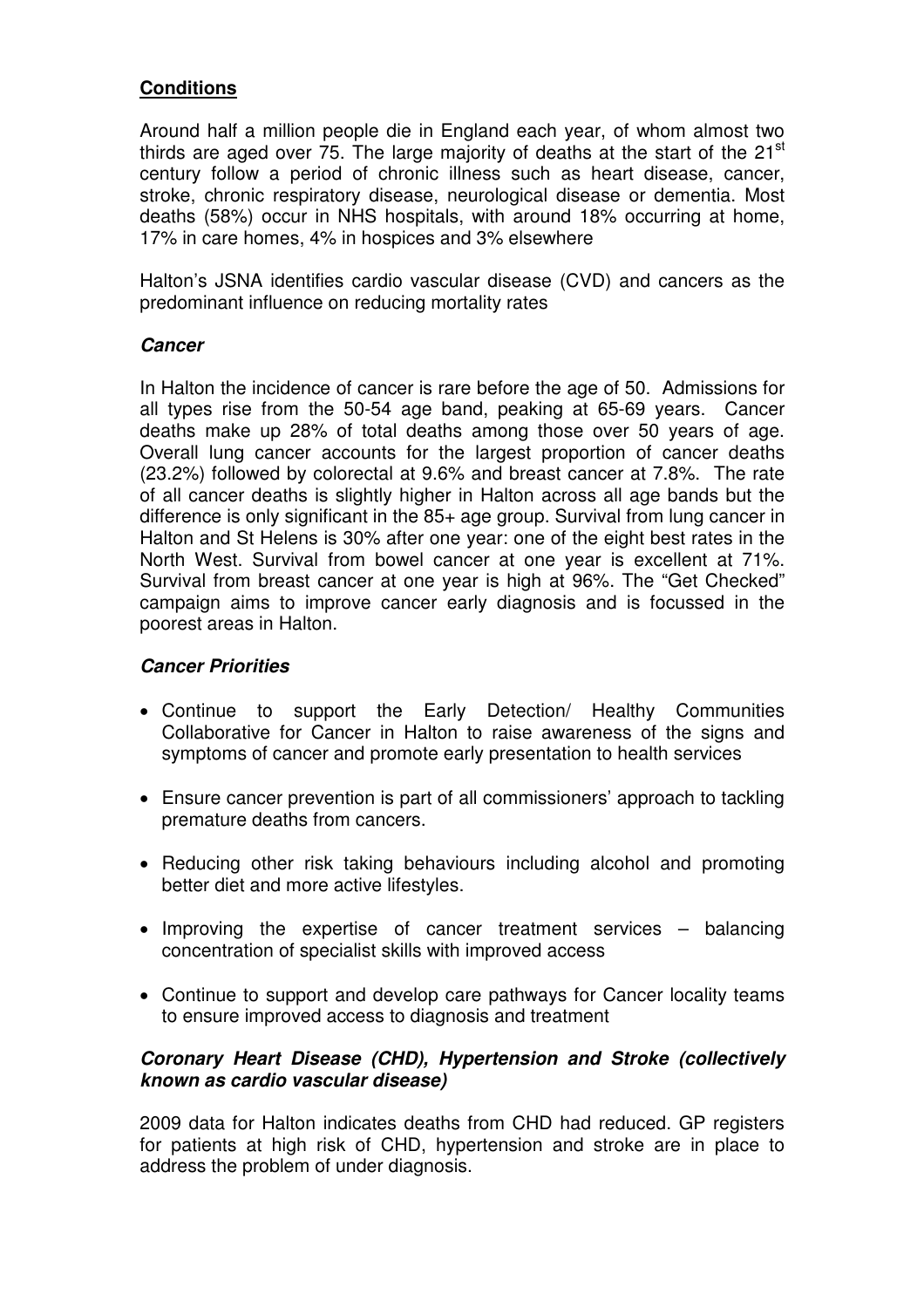Admissions to hospital due to Coronary Heart Disease (CHD) are predominantly seen in the older age bands, admission rates are statistically significantly higher than the Halton borough rates in Grange, Halton Castle, Halton Lea, Ditton, Mersey and Norton South

#### **CHD and Hypertension Priorities**

- Further Data collection and analysis One of the Health Inequalities National Support Team recommendations was a greater use by public health of prescribing and Quality Outcomes Framework data. Also, further investigation/research is needed into how accurate the prevalence estimates for heart failure are likely to be.
- The predicted increases in (CHD) and hypertension need to be factored in to the setting of performance targets and monitor of health outcomes for all Locally Enhanced Services
- Continued roll out of the Health Check Plus programme.

#### **Stroke Priorities**

- Consistent and well co-coordinated stroke prevention measures.
- Access to specialist stroke rehabilitation in hospital immediately following acute episode.
- Well co-ordinated community stroke services that offer personalised and flexible life long rehabilitation care and support for all stroke survivors
- Ensure continued collaboration and engagement with multi-disciplinary teams to ensure that we are able to deliver against a better stroke pathway.

## **Coronary Obstructive Pulmonary Disease (COPD)**

COPD includes two main diseases, bronchitis and emphysema. Asthma may also be included but only where there is some degree of chronic airway obstruction

The major risk factor for developing COPD is smoking. It makes up 80% of the burden of the disease. The disease now effects men and women almost equally due to the increase in the number of women who smoke. Deprivation is associated with smoking prevalence and thus areas of high deprivation are linked to higher COPD prevalence.

Modelled estimates suggest that unless concerted action is taken, due to changes in population, the prevalence of COPD will increase.

Figure 3 shows the estimated prevalence of COPD in Halton up to 2020. Death rates vary across the borough, with death rates for those over 40 from COPD during 2005-09 highest in Halton Castle, Mersey, Halton Lea, Ditton and Appleton wards.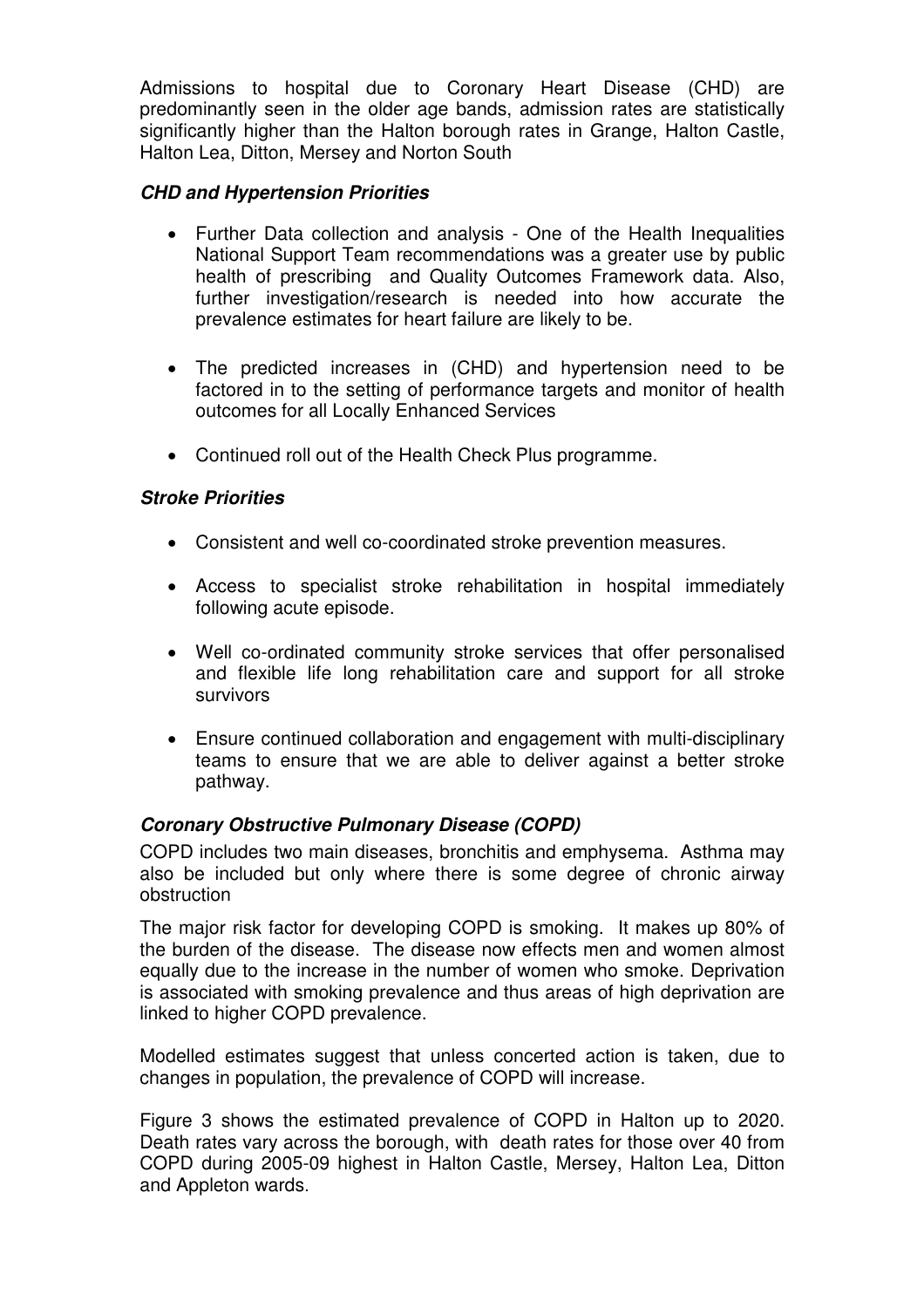

#### **Figure 3: modelled estimated prevalence of COPD in those aged 16+, Halton, 2005-2020.**

## **COPD Priorities**

- Commissioning of appropriate community specialist services that are outcome focussed: to include education and self-care, prevention and management of exacerbations, pulmonary rehabilitation, keeping people healthy and at home
- Early detection and diagnosis of COPD
- Development of a consistent, integrated pathway through services

## **Diabetes**

Diabetes has a major impact on heart disease, stroke, lower limb amputation, renal disease, impotence in men and kidney disease. The Diabetes Health Needs Assessment completed in November 2007 clearly indicates that there will be a significant increase in the number of patients with Type 2 Diabetes who will require quality systematic disease management.

The estimated excess deaths among people with diabetes indicator records the number of years of life lost due to mortality from diabetes. The rate for Halton for the period 2006-08 is 3.1 years lost. Halton has a lower rate than its comparators for this period.

## **Diabetes Priorities**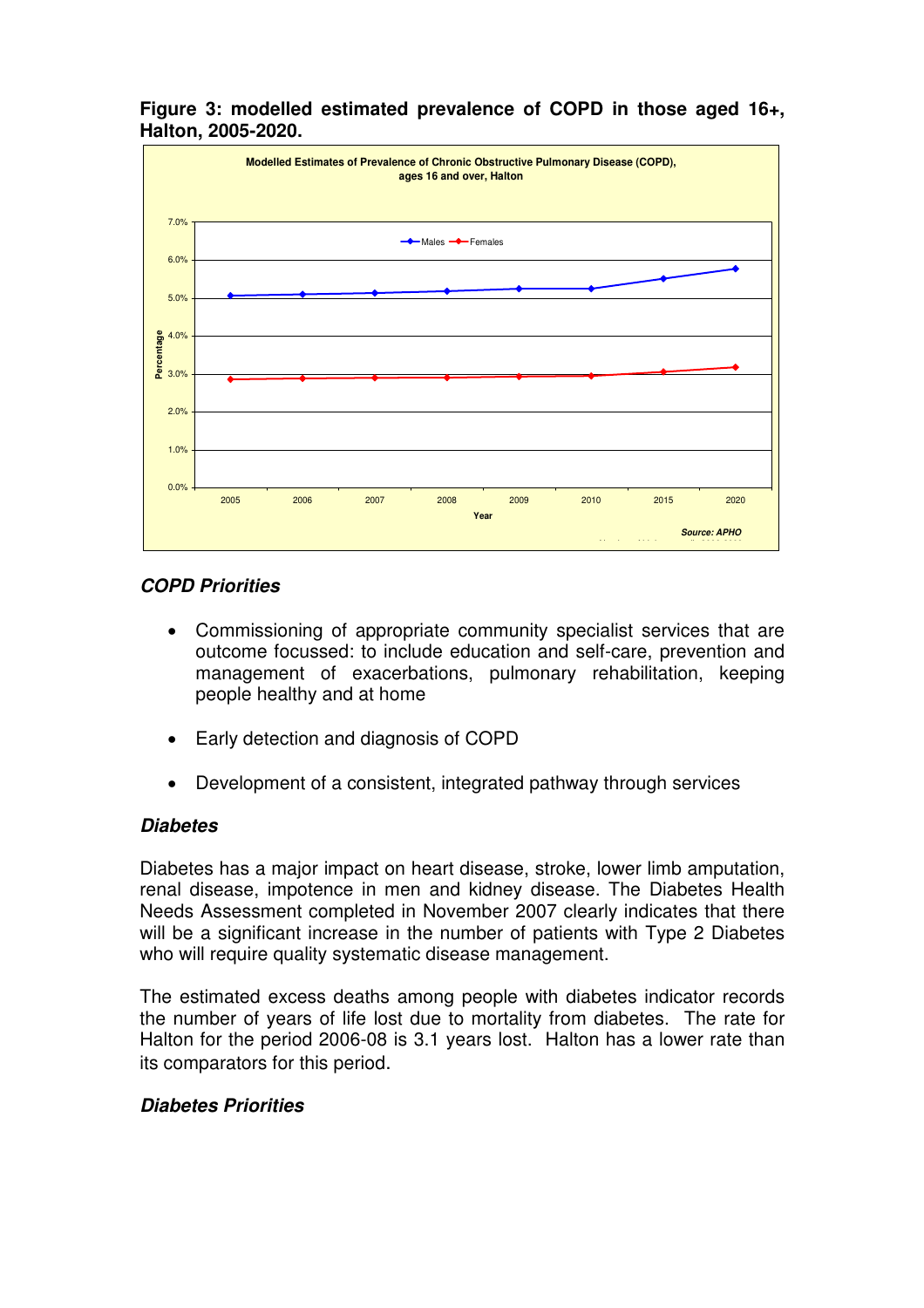- There are low numbers of diabetic patients accessing patient education programmes. This should be investigated both from a service provider and client perspective before any expansion programme is planned
- One of the Health Inequality Support Team's recommendations was a greater use by public health of prescribing and quality and outcomes framework (QOF) data. Closer links need to be developed between Public Health Evidence & Intelligence Team and Medicines Management and further analysis of relevant prescribing data/information made. A Pharmacy Health Needs Assessment has recently been started which should aid this dialogue.
- Retinopathy screening (eye test for people with diabetes) has improved over the last year and uptake is now at 81% (the minimum national standard is 80%). Maintaining and improving further uptake and ensuring grading quality remain priorities for the PCT.

## **Mental Health**

The North West Public Health Observatory in 2009 undertook the Mental Wellbeing Survey which sampled 500 people across Halton and St Helens and asked individuals a series of questions aimed at measuring wellbeing for the borough. The survey showed 35.4% of adults living within Halton and St Helens had above average mental wellbeing which was significantly higher than the North West average (20.4%). The number of adults who measures themselves as having below average mental wellbeing (4.9%) was significantly lower than the North West average (16.8%).

Changes in the population structure mean that whilst it is predicted that there will be a slight decline in the number of adults aged 18-64 with mental health disorders in Halton, the number of older people suffering with depression and severe depression is predicted to rise.

#### **Mental Health Priorities**

- Commission initiatives that promote earlier detection and interventions for people suffering with mental health problems.
- Develop joint strategies with relevant partners to promote recovery, and improve the mental well-being and mental health outcomes of the people of Halton, that also addresses the broader determinants of mental health.
- Ensure that commissioned services are accessible to all and consider those who may be particularly at risk of experiencing health inequalities.

## **Dementia**

Data for 2007/08 indicates that 1269 patients across Halton and St Helens Primary Care Trust (PCT) are registered as having dementia (0.4%). Figures from Projecting Older People Population Information (POPPI) estimate that numbers of dementia sufferers over 65 years old could increase by 155% by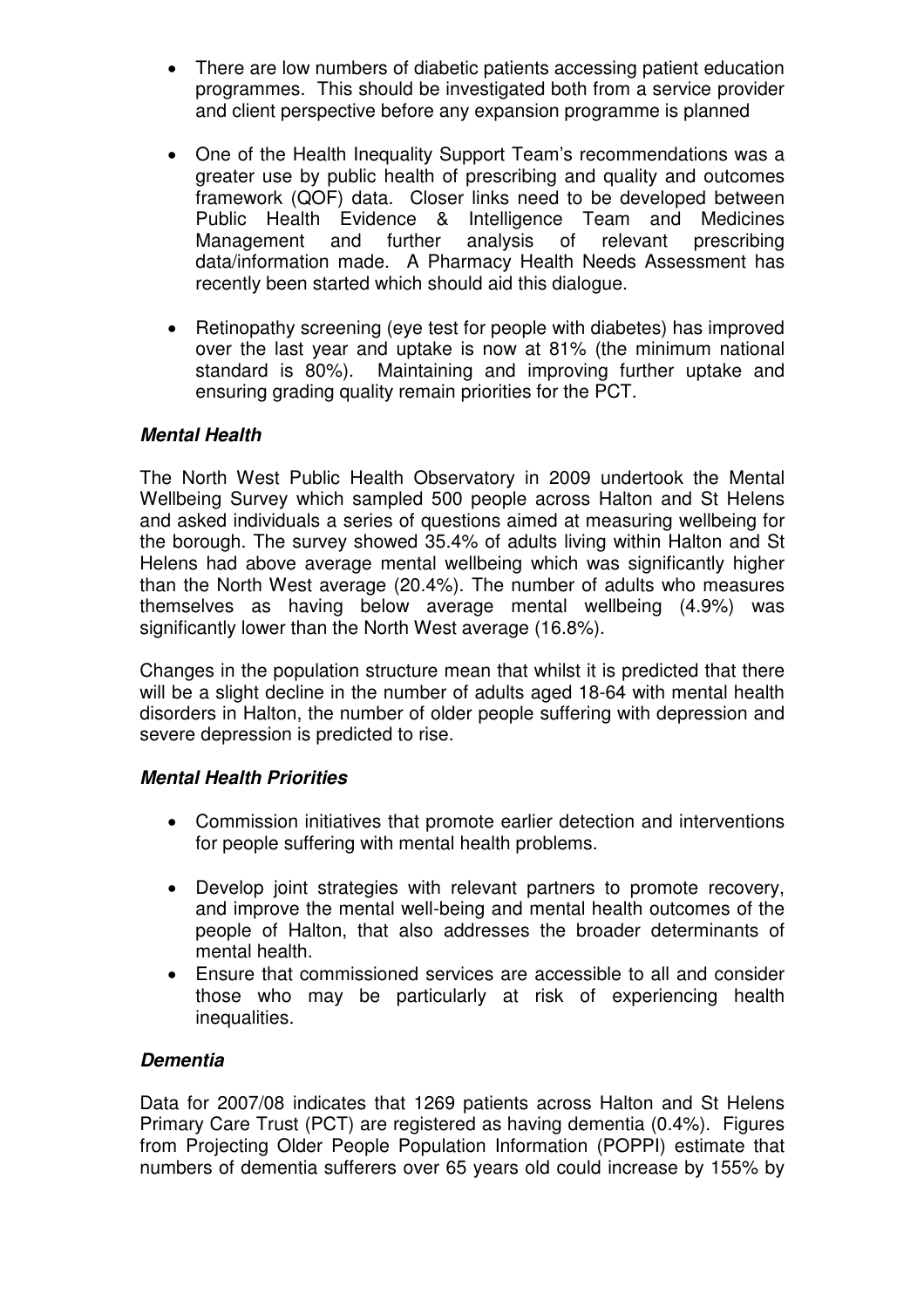2025, with over 4,000 patients in Halton and St Helens. Overall for the PCT, numbers of males over 65 years old presenting with dementia is expected to increase by 105% compared to 43% in females.

## **Dementia Priorities**

- Development of Dementia Peer Support
- Commissioning of Assessment, Care and Treatment Service
- Commissioning of Dementia Care Advisors
- Training for professionals in basic awareness
- Advanced training for professionals
- Improved quality in existing services i.e. memory clinic, Community Mental Health Team etc.

## **Vulnerable Groups**

## **Older People**

Older people and those with long-term conditions are the most intensive users of the most expensive services. People with long-term conditions are not just high users of primary and specific acute services but also social care and community services, and urgent and emergency care. Numbers are increasing due to factors such as an ageing population, health inequalities and certain lifestyle choices that people make. Because of their vulnerability, simple problems can make their condition deteriorate rapidly, putting them at high risk of unplanned hospital admissions or long-term institutionalisation

By 2026, at a national level, older people will account for almost half (48 per cent) of the number of new households, resulting in 2.4 million more 'older' households than there are today

## **Older People Priorities**

- Ensure that there is enough affordable and quality accommodation
- A wider range of community based services are developed and commissioned to meet the range of health related illnesses that affect older people e.g. Stroke, COPD, Dementia etc.
- Commissioners need to address the continuing issue of falls in older people, both in relation to the prevention of falls and the quality of care if someone does have a fall.
- Continuing to deliver high quality Intermediate Care services to support improved rehabilitation rather than reliance on Residential Care.
- Investigate the full potential of technology, such as Telecare and Telehealth, to support care closer to home for older people.

## **Vulnerable Children**

One way of assessing vulnerability is by the Children in Need. The definition of a child being in need is taken from Section 17(10) Children Act 1989, whereby: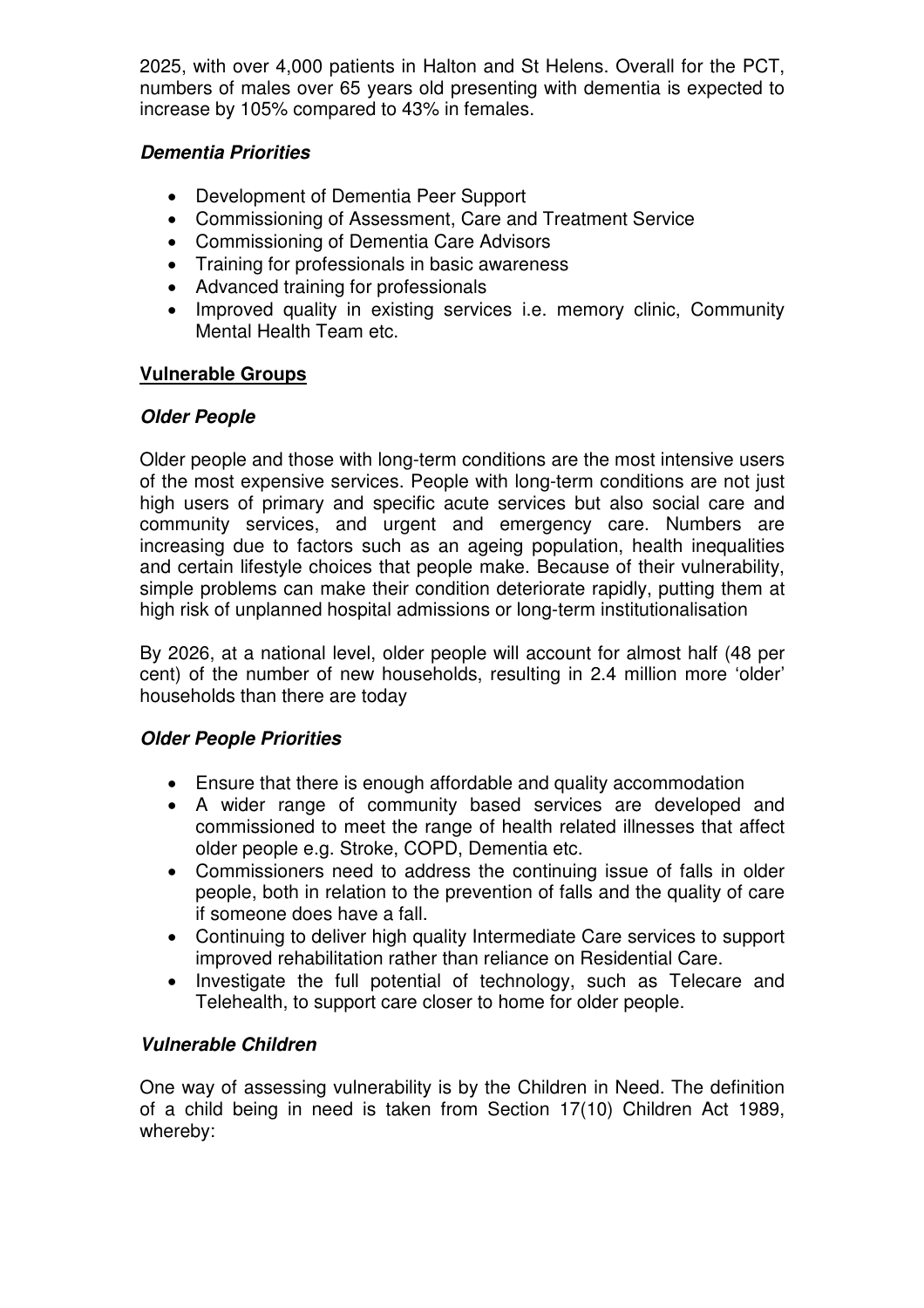- He/She is unlikely to achieve or maintain, or to have the opportunity of achieving or maintaining, a reasonable standard of heath or development without the provision for him/her of services by a local authority.
- His/Her health and development is likely to be significantly impaired or further impaired, without the provision for him/her of such services.
- He/She is disabled

There were 685 Children in Need in Halton in 2009/10. The ward containing the highest number of Children in Need during the period was Kingsway (63 children), the ward with the lowest number in the Children in Need category was Beechwood

There were 137 Children in Care in Halton in 2009/10. The ward containing the highest number of Children in Care during the period was Halton Lea (17 children), four wards in the borough had no Children in Care throughout the period; these were Beechwood, Birchfield, Daresbury and Farnworth

There were 81 Children subject to Child Protection plans in Halton in 2009/10. The ward containing the highest number of these children was Halton Lea (11 children), seven wards in the borough had no Children subject to Child Protection plans throughout the period; these were Beechwood, Birchfield, Farnworth, Broadheath, Ditton, Hale and Heath.

#### **Vulnerable Children Priorities**

- Improve parenting support and support for children in need of safeguarding,
- Ensure robust safeguarding processes are in place
- Improve outcomes for children in need of safeguarding.

#### **Adults with a learning disability and adults with a physical/sensory disability**

Adults with learning disabilities are one of the most vulnerable groups in society, experiencing health inequalities, social exclusion and stigmatisation. In general, adults with learning disabilities have greater and more complex health needs than the general population, and often these needs are not identified or treated.

Life expectancy of this group is shorter than the general population, though this has increased recently. In addition a number of national reports have highlighted that adults with learning disabilities often experience barriers to accessing healthcare services, and poor levels of care. Indeed, adults with learning disabilities are more likely to die from a preventable cause than the general population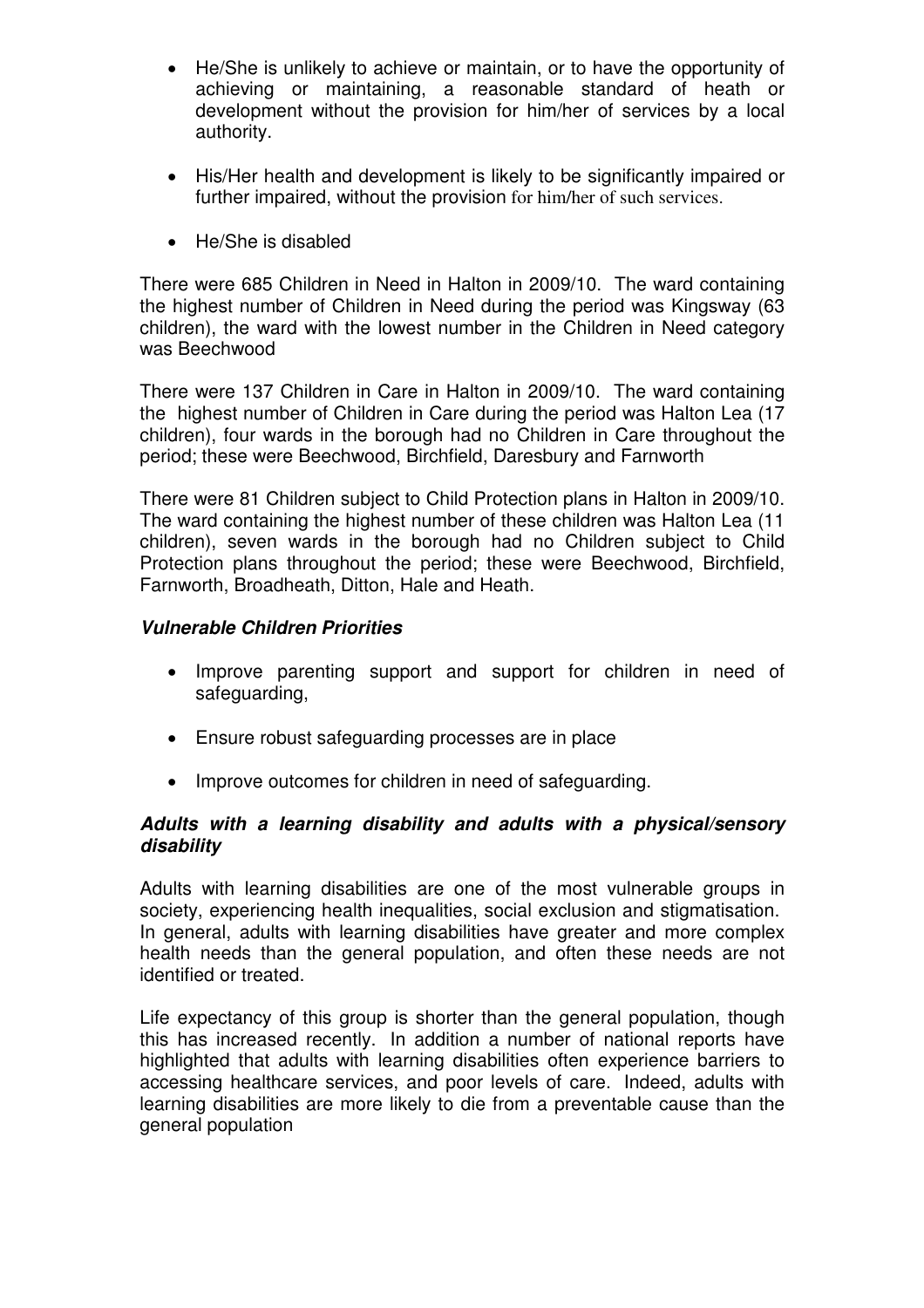The percentage of adults with learning disabilities in employment within Halton is 3.7%. This is lower than the regional average (5.2%) and considerably lower than the average national rate (6.8%)

Physical impairments may be congenital or acquired at any age, be temporary, long-term, or fluctuating. People with physical impairments may often have unique & multi-dimensional requirements. Sensory impairments may, like physical impairments, be congenital or acquired at any age. They are more prevalent with age as are additional sensory or other impairments. Most sensory impairments develop gradually and are often secondary to other disabilities.

There are 5,968 people between the ages of 18 and 64 in Halton that have a physical disability. The majority of these (67%) are aged between 45 and 64 with 26% aged between 25 and 44 and 7% between 16 and 24. 3,117 people between the ages of 18 and 64 have a sensory disability. The majority of these (89%) are aged between 45 and 64 with 10% aged between 25 and 44 and only 1% between 16 and 24.

#### **Priorities for adults with learning, physical or sensory disability**

- To support progress in delivering the National Service Framework for Long Term (Neurological) Conditions in Halton consultation has identified the need for better access to integrated Neurological Rehabilitation and Enablement services and better co-ordination of support for the voluntary sector.
- To support adults and young people in transition to adult services with learning disabilities

## **6. Conclusion**

Early detection is likely to reduce costs and improve outcomes in the major disease areas. Action on these areas should continue as they are likely to make the most difference in the short and longer term.

Some changes in prevalence suggest new priority areas:

- Injury prevention- due to increased hospital admissions and deaths. This could be linked with the alcohol agenda
- Mental health more broadly than early detection of depression is a priority area due to the rise in suicides and undetermined injury. The economic recession and changes in benefits may also increase demands on services.
- Sexual health due to high prevalence rates
- Child health- particularly infant mortality linked with maternity services and child and adolescent mental health services. Childhood obesity has levelled but should remain a priority due to the potential high impact.

There are some longer term trends in our population and needs which will impact on priorities: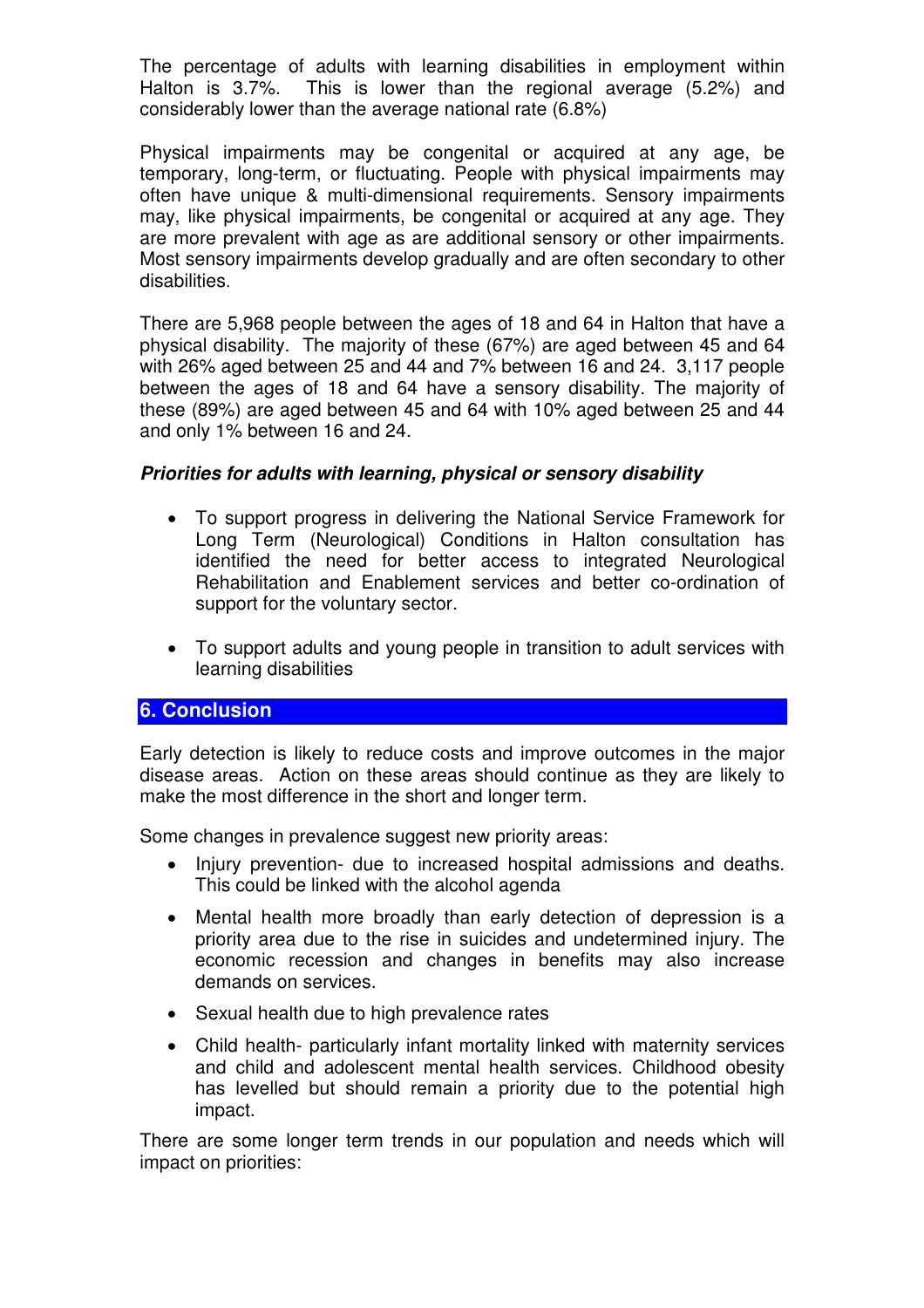- The numbers of frail older people will increase with increased need for services including dementia, obesity, falls prevention, chronic disease management hearing, vision and continence services.
- The numbers of people with a severe learning disability will also increase.

#### **How will the JSNA be used?**

The JSNA will be used to inform commissioning decisions and with the forthcoming changes planned under the Health and Social Care Bill , the JSNA will become a main evidence driver for the Health and Wellbeing Board that will operate within Halton. A responsibility of the new Health and Well Being Board will be to develop a high level strategy (joint Health and Wellbeing strategy) to address health inequalities, using the findings of the JSNA to direct strategy.

#### **7. Want to have your say or get involved?**

If you would like to comment on how health inequalities in Halton can be reduced or require this document in a different format please use the contact details below:

Policy Officer (Health) People & Communities Policy Team 2nd Floor Runcorn Town Hall Heath Road Runcorn WA7 5TD

01928 704521

Emma.bragger@halton.gov.uk

If you want to comment on health, well being or social care services in Halton, or get involved with people who can represent your views contact:

Halton Local Involvement Network (the LINK): www.haltonlink.org.uk.

Halton LINk, Sefton House, Public Hall Street, Runcorn WA7 1NG

01928 592405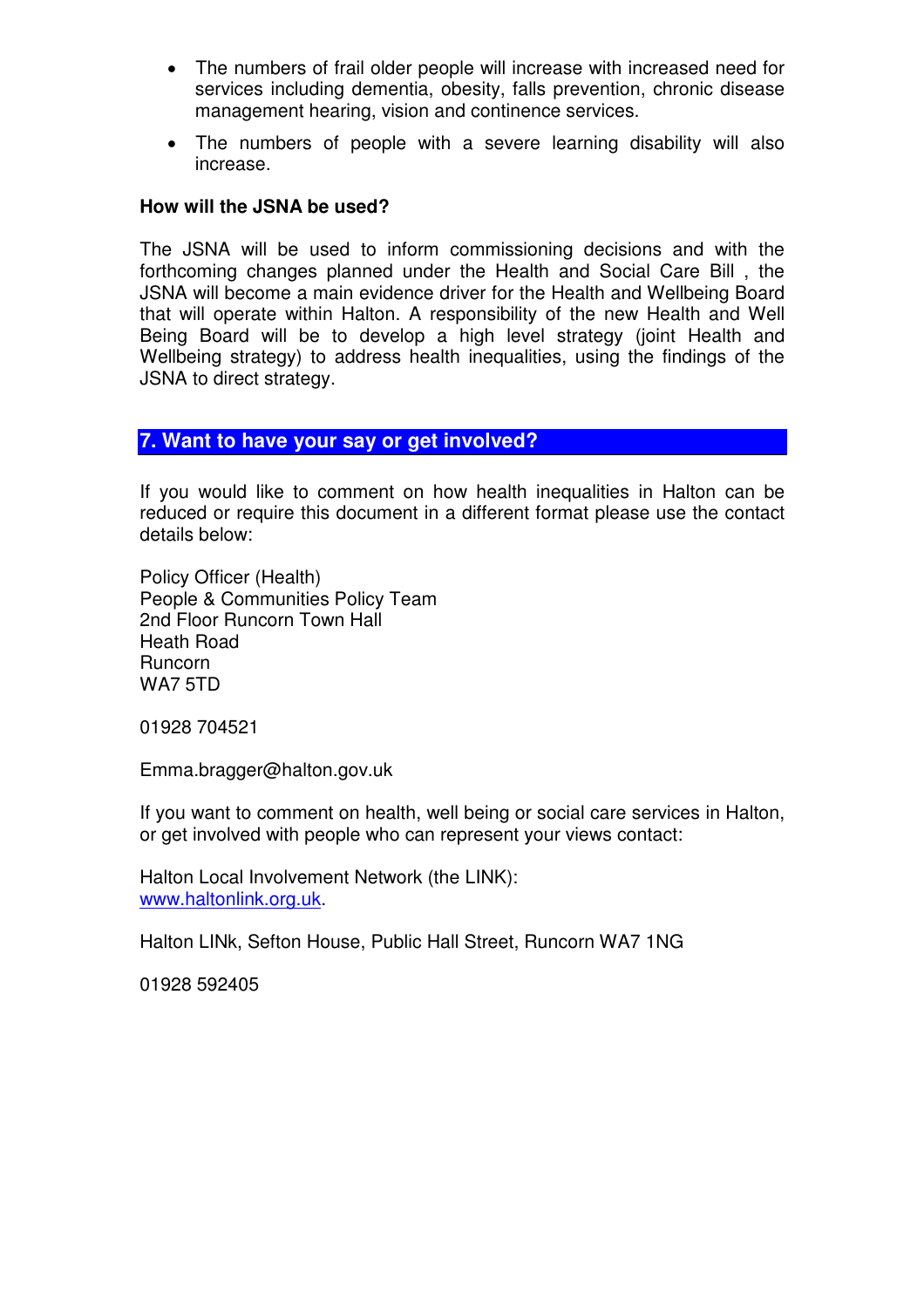## **Appendix 1: Health and Wellbeing in Halton Contents**

#### **Chapters covered by this JSNA**

Adult Immunisations

Adult Obesity

Alcohol (Adults)

**Cancer** 

Child Accidental Injury

Child Immunisations

Child Obesity

Child Poverty

Children and Young People Mental Health and Emotional Wellbeing

Community Safety

Coronary Obstructive Pulmonary Disease

Coronary Heart Disease

Dementia

**Demographics** 

**Dental** 

**Diabetes** 

Economy

Housing

Hypertension (high blood pressure)

Mental health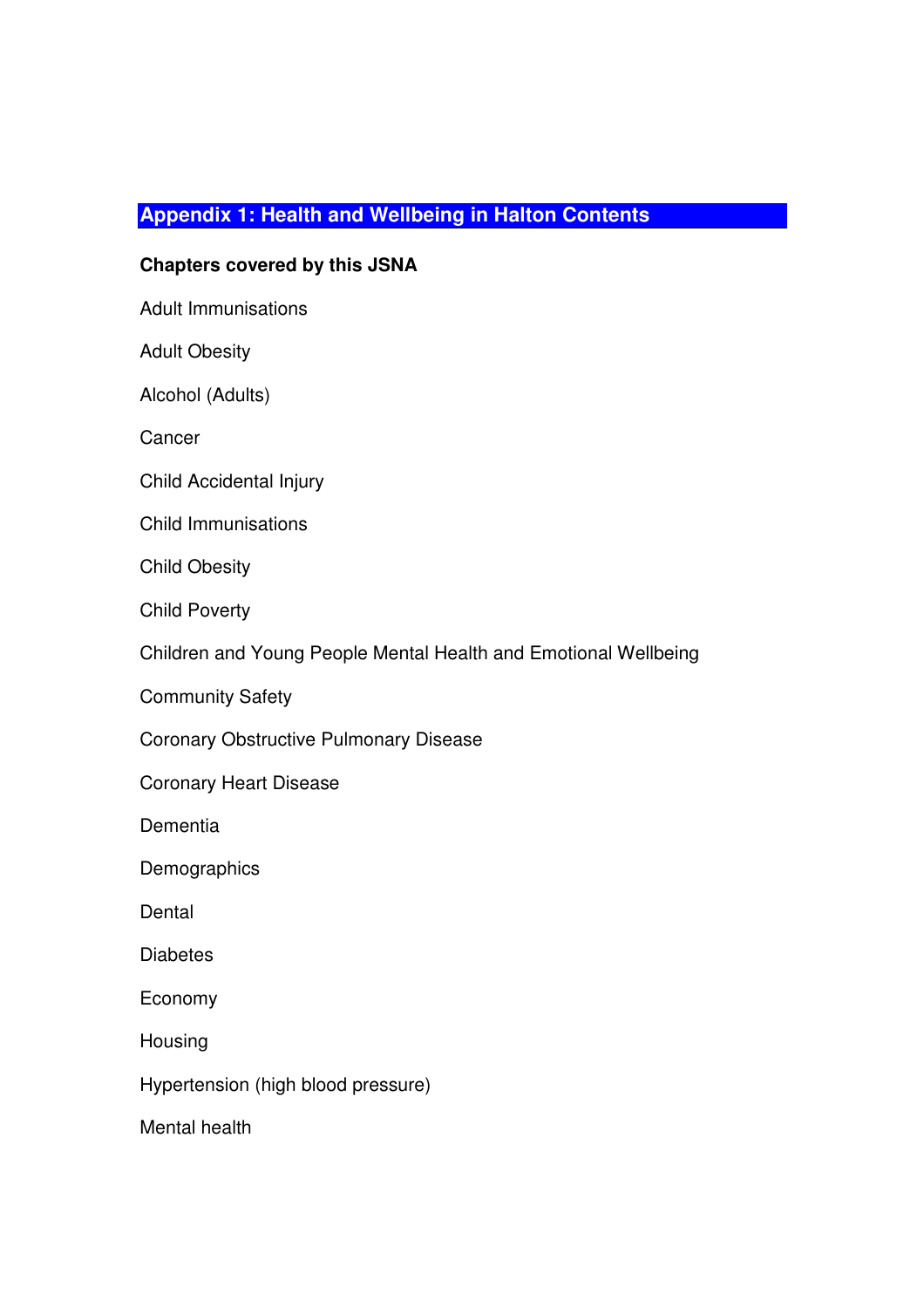Older People

Older People Falls

Overall health and Wellbeing

Physical, Sensory and Learning Disability

**Pregnancy** 

Sexually Transmitted Infection

Smoking

Substance Misuse (Adults)

Substance Misuse (Children & Young People)

Teenage Pregnancy

**Transport** 

Vulnerable Children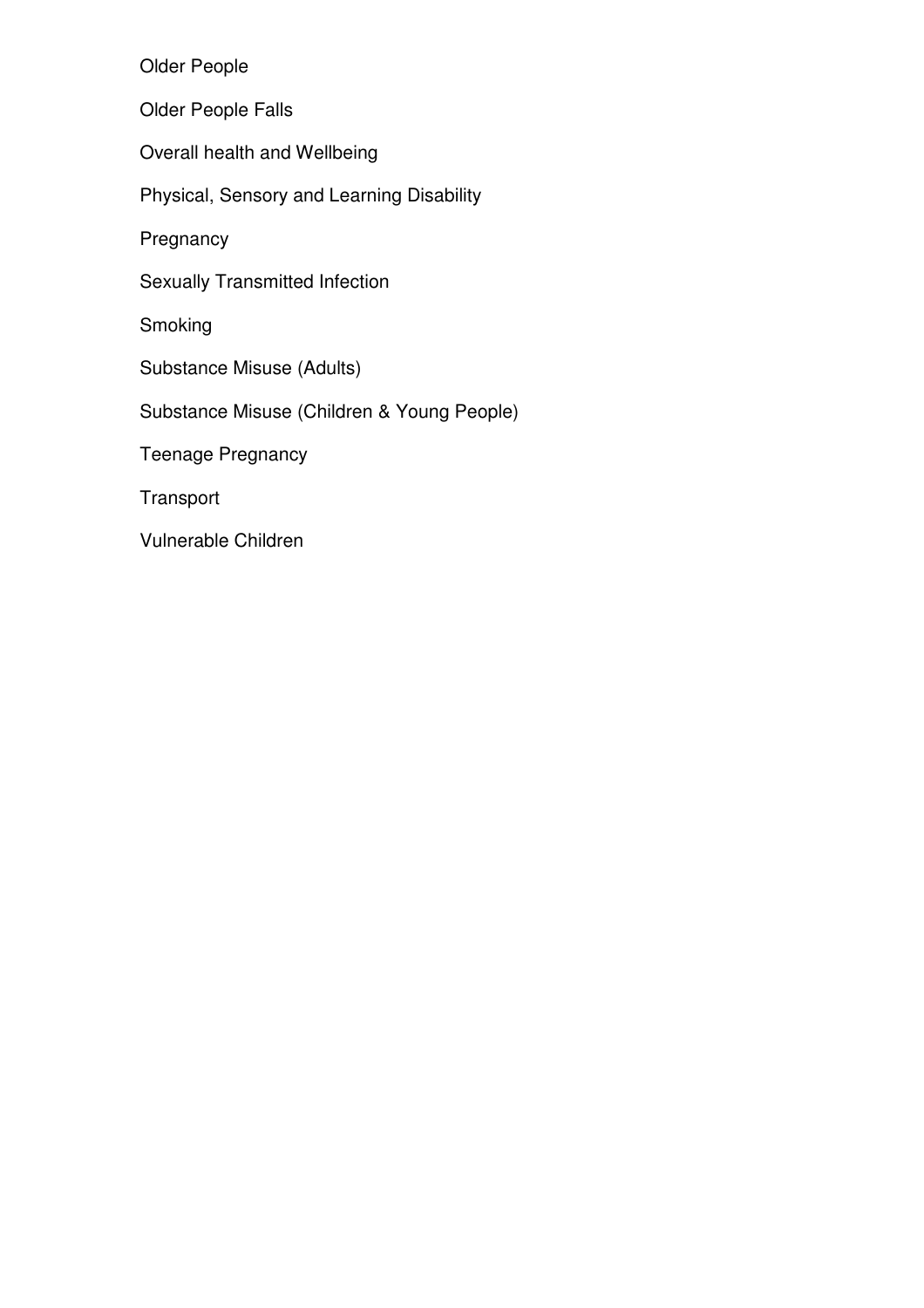# **Appendix 2: Summary of Commissioning Plans/Strategies**

| <b>Chapter</b>                                                                 | Commissioning Plans/Strategies (Local and/or national)                                                                                                                                                                                                                                            |
|--------------------------------------------------------------------------------|---------------------------------------------------------------------------------------------------------------------------------------------------------------------------------------------------------------------------------------------------------------------------------------------------|
| Adult<br>Immunisations<br><b>Adult Obesity</b>                                 | Department of Health (2008) Healthy Weight, Healthy Lives - A<br><b>Cross Government Strategy for England</b>                                                                                                                                                                                     |
| Alcohol<br>(Adults)<br>Cancer                                                  | Signs for improvement: Commissioning interventions to reduce<br>alcohol-related harm (DH 2009).<br>Department of Health (2007) Cancer Reform Strategy                                                                                                                                             |
| Child<br>Accidental<br>Injury                                                  | <b>Children's Trust Commissioning Framework</b><br><b>PDF</b><br>Adobe<br>Children's Trust<br><b>Commissioning Frame</b>                                                                                                                                                                          |
| Child<br>Immunisations<br><b>Child Obesity</b>                                 | Reducing differences in the uptake of immunisations<br>Department of Health (2008) Healthy Weight, Healthy Lives - A<br><b>Cross Government Strategy for England.</b>                                                                                                                             |
| <b>Child Poverty</b>                                                           | <b>Children's Trust Commissioning Framework</b><br>Children's Trust<br><b>Commissioning Frame</b>                                                                                                                                                                                                 |
| Children<br>and<br>Young People<br>Mental Health<br>and Emotional<br>Wellbeing | <b>Children's Trust Commissioning Framework</b><br><b>PDF</b><br>Children's Trust<br>Commissioning Frame                                                                                                                                                                                          |
| Community<br>Safety<br>Coronary<br>Obstructive<br>Pulmonary                    | <b>Halton Anti Social Behaviour Plan</b><br><b>National Strategy for COPD</b>                                                                                                                                                                                                                     |
| <b>Disease</b><br>Coronary<br><b>Heart Disease</b><br>Dementia                 | Department of Health (2000) National Service Framework for<br><b>Coronary Heart Disease</b><br>St Helens and Halton Joint Commissioning Strategy for Dementia,<br>available from Sue Wallace-Bonner, Operational Director Older<br>People Halton Borough Council, Runcorn Town Hall 0151 471 7533 |
| Demographics                                                                   | n/a                                                                                                                                                                                                                                                                                               |
| Dental                                                                         |                                                                                                                                                                                                                                                                                                   |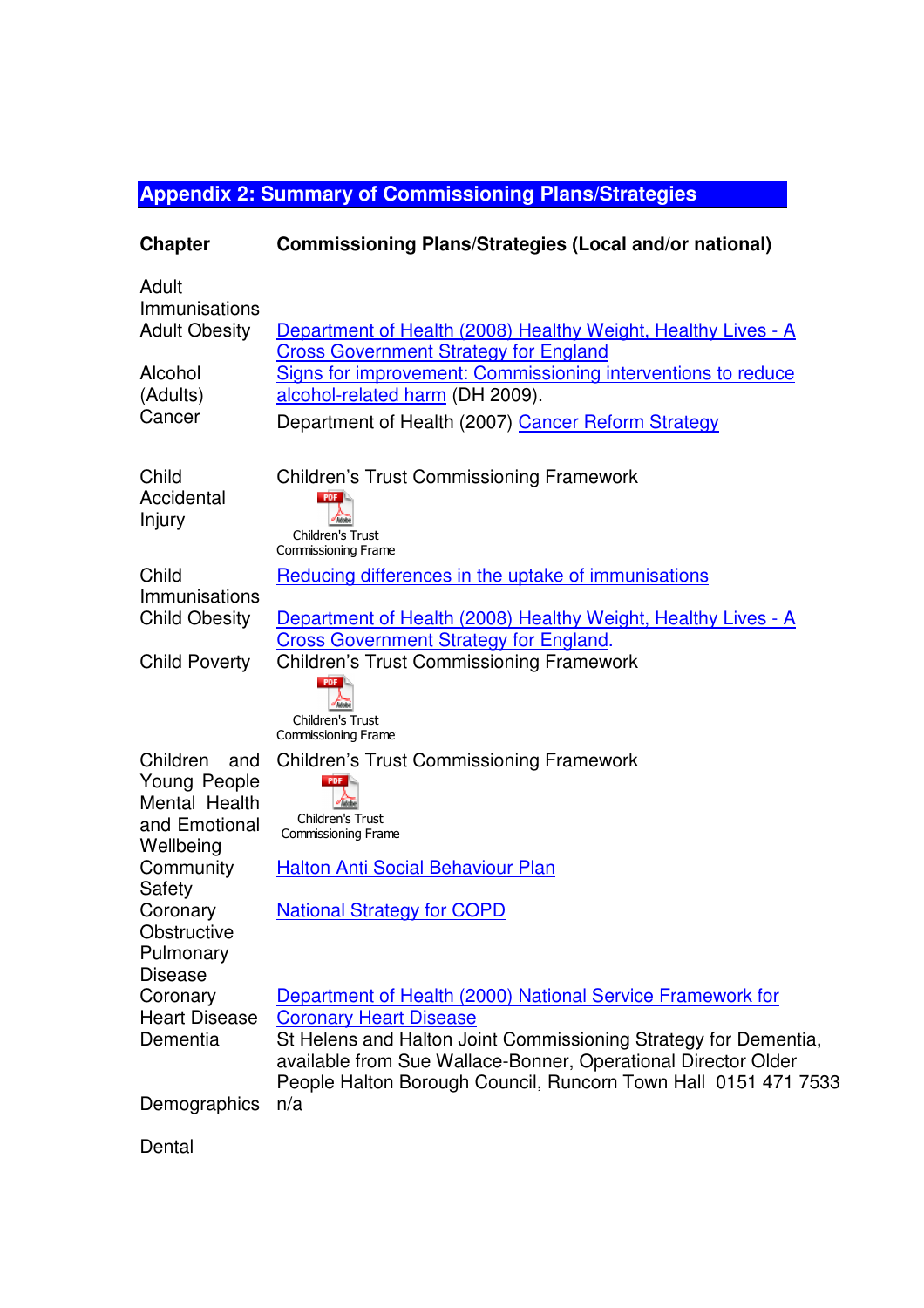| <b>Diabetes</b>                                                                                     | <b>National Service Framework for Diabetes (2001)</b><br><b>Diabetes Commissioning Toolkit (2006)</b>                                                                                                                                                               |  |  |
|-----------------------------------------------------------------------------------------------------|---------------------------------------------------------------------------------------------------------------------------------------------------------------------------------------------------------------------------------------------------------------------|--|--|
| Economy                                                                                             | Liverpool City Region Employment Strategy<br>http://www.liverpoolcitystrategyces.org.uk/about/                                                                                                                                                                      |  |  |
| Housing                                                                                             | Commissioning Strategy for Extra Care, May 2008<br>http://www2.halton.gov.uk/pdfs/socialcareandhealth/stratextracare08                                                                                                                                              |  |  |
| Hypertension                                                                                        | Halton Housing Strategy 2008 to 2011 http://hbccms.halton-<br>borough.gov.uk/content/housing/housingstrategy/?a=5441<br>Prevention of cardiovascular disease                                                                                                        |  |  |
| Mental health                                                                                       | <b>Cross Government Mental Health Outcomes Strategy</b>                                                                                                                                                                                                             |  |  |
| <b>Older People</b>                                                                                 | <b>No Health Without Mental Health</b><br>Older People's Joint Commissioning Strategy 2009-2012, available<br>from Sue Wallace-Bonner, Operational Director- Older People,<br>Runcorn Town Hall 0151 471 7533                                                       |  |  |
| Older People<br>Falls<br>Overall health<br>and Wellbeing<br>Physical,<br>Sensory<br>and<br>Learning | n/a<br>http://www.valuingpeoplenow.dh.gov.uk                                                                                                                                                                                                                        |  |  |
| <b>Disability</b><br>Pregnancy                                                                      | <b>Maternity Matters (DH 2007)</b>                                                                                                                                                                                                                                  |  |  |
| Sexually<br>Transmitted<br>Infection                                                                | Better Prevention, Better Services, Better Sexual Health: The<br>National Strategy for Sexual Health and HIV. DoH, July 2001-<br>Refreshed 2008 by the Independent Advisory Group for Sexual<br>Health<br>(http://www.dh.gov.uk/assetRoot/04/07/44/86/04074486.pdf) |  |  |
| Smoking                                                                                             | A Smokefree Future: A comprehensive tobacco control strategy for<br><b>England</b> (Department of Health, 2010)                                                                                                                                                     |  |  |
| Substance<br><b>Misuse</b><br>(Adults)                                                              | 2010 National Drug Strategy<br>http://www.homeoffice.gov.uk/publications/drugs/drug-strategy/drug-<br>strategy-2010?view=Binary                                                                                                                                     |  |  |
| Substance<br><b>Misuse</b><br>(Children<br>&<br>Young<br>People)                                    | <b>Children's Trust Commissioning Framework</b><br>PDF.<br>Children's Trust<br>Commissioning Frame                                                                                                                                                                  |  |  |
| Teenage<br>Pregnancy                                                                                | <b>Children's Trust Commissioning Framework</b><br>Children's Trust<br><b>Commissioning Frame</b>                                                                                                                                                                   |  |  |
| Transport                                                                                           | Local Transport Plan<br>http://www3.halton.gov.uk/transportandstreets/transportpolicy/                                                                                                                                                                              |  |  |